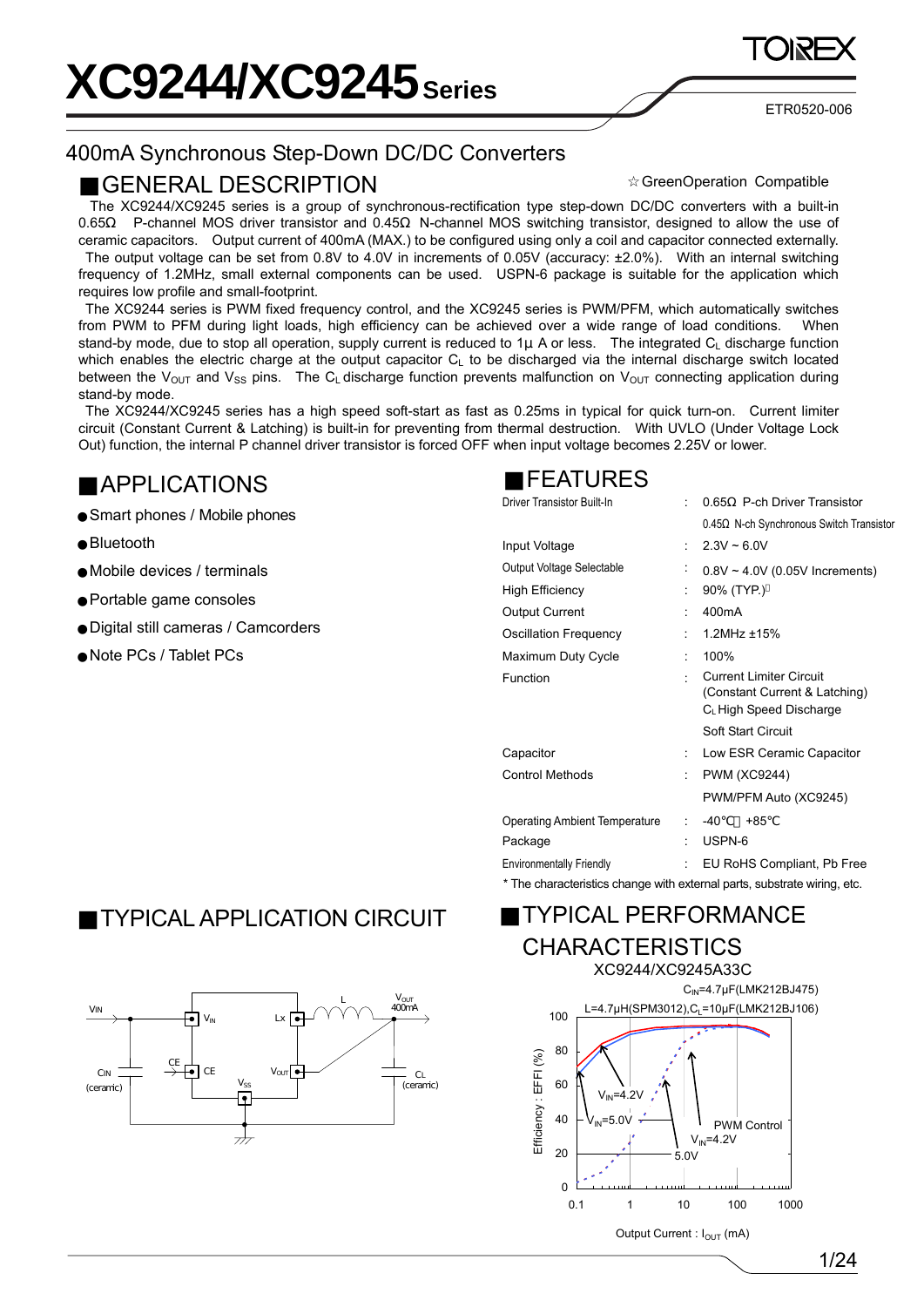#### BLOCK DIAGRAM

XC9244/XC9245 Series, Type A



### PRODUCT CLASSIFICATION

#### Ordering Information

XC9244 **DEPERTY** Fixed PWM control

XC9245①②③④⑤⑥- PWM / PFM automatic switching control

| <b>DESIGNATOR</b> | <b>ITEM</b>              | <b>SYMBOL</b> | <b>DESCRIPTION</b>                                                                                                                                                                                                                                   |
|-------------------|--------------------------|---------------|------------------------------------------------------------------------------------------------------------------------------------------------------------------------------------------------------------------------------------------------------|
|                   | Type                     | A             | Refer to Selection Guide                                                                                                                                                                                                                             |
|                   | Output Voltage           | 08 40         | Output voltage options<br>e.g. $1.2V \rightarrow =1$ , =2<br>$1.25V \rightarrow =1, =C$<br>0.05V increments: 0.05=A, 0.15=B, 0.25=C, 0.35=D, 0.45=E,<br>$0.55 = F$ , $0.65 = H$ , $0.75 = K$ , $0.85 = L$ , $0.95 = M$<br>Refer to "Stadard Voltage" |
|                   | Oscillation<br>Frequency | C             | 1.2MHz                                                                                                                                                                                                                                               |
| $(*1)$            | Package (Order Unit)     | 7R-G          | USPN-6 (5,000/Reel)                                                                                                                                                                                                                                  |

<sup>(\*1)</sup> The "-G" suffix denotes Halogen and Antimony free as well as being fully EU RoHS compliant.

Selection Guide

| <b>TYPE</b> | OUTPUT<br><b>VOLTAGE</b> | AUTO-DISCHARGE | <b>LATCH</b> | <b>JVLO</b> | CHIP<br><b>ENABLE</b> | <b>CURRENT</b><br>LIMIT | SOFT-START TIME |
|-------------|--------------------------|----------------|--------------|-------------|-----------------------|-------------------------|-----------------|
| A           | Fixed                    | Yes            | Yes          | Yes         | Yes                   | Yes                     | Fixed           |

#### Standard Voltage

| V <sub>OUT</sub> V | <b>PRODUCT NAME</b> |                     |  |  |  |
|--------------------|---------------------|---------------------|--|--|--|
|                    | <b>Fixed PWM</b>    | <b>PWM/PFM Auto</b> |  |  |  |
| 1.0V               | XC9244A10C7R-G      | XC9245A10C7R-G      |  |  |  |
| 1.2V               | XC9244A12C7R-G      | XC9245A12C7R-G      |  |  |  |
| 1.5V               | XC9244A15C7R-G      | XC9245A15C7R-G      |  |  |  |
| 1.8V               | XC9244A18C7R-G      | XC9245A18C7R-G      |  |  |  |
| 2.5V               | XC9244A25C7R-G      | XC9245A25C7R-G      |  |  |  |
| 2.8V               | XC9244A28C7R-G      | XC9245A28C7R-G      |  |  |  |
| 3.3V               | XC9244A33C7R-G      | XC9245A33C7R-G      |  |  |  |

\*For other voltages, please contact your local Torex sales office or representative.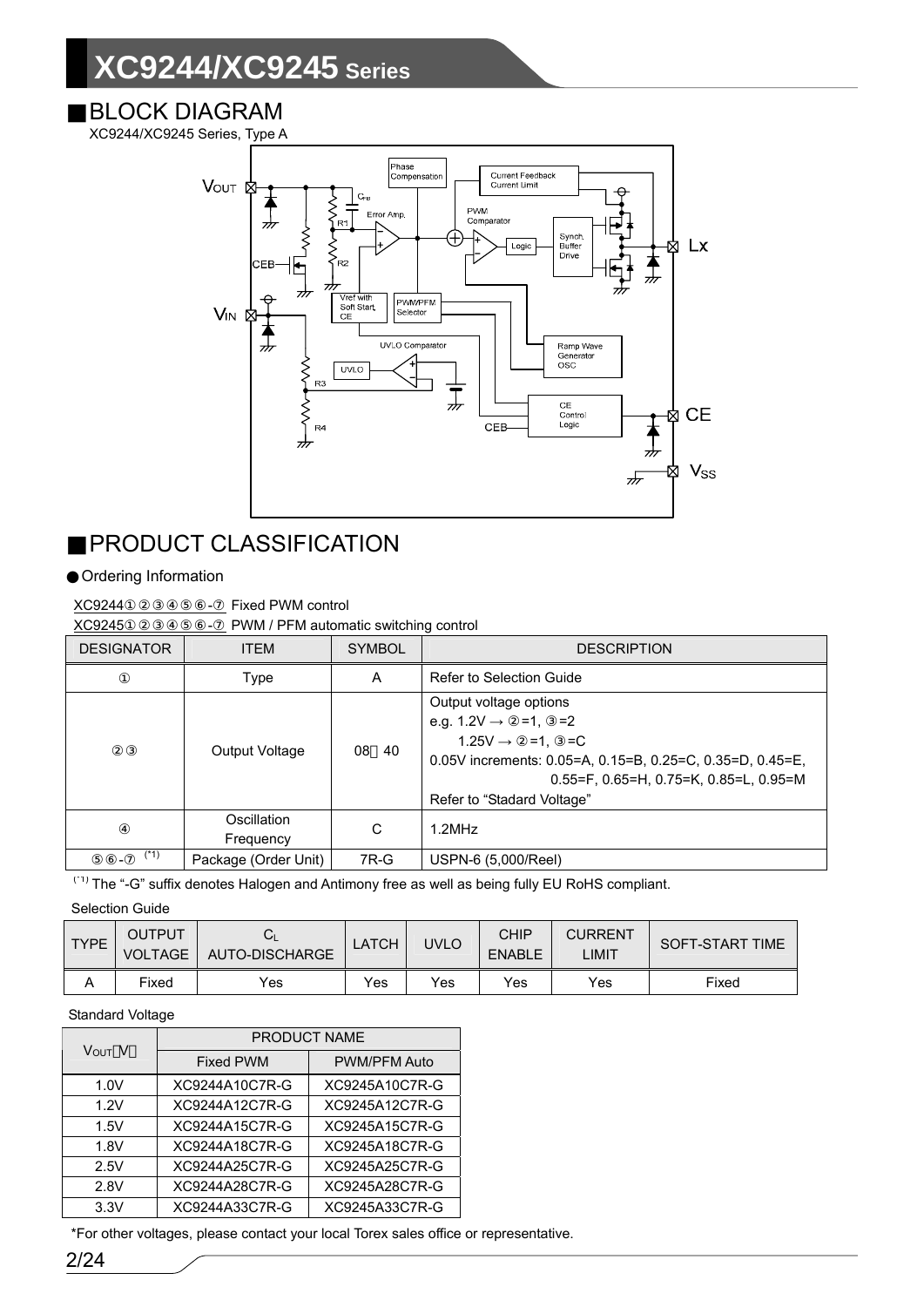### PIN CONFIGURATION



#### USPN-6 (BOTTOM VIEW)

\*If the pad needs to be connected to other pins, it should be connected to the VSS (No. 2 and 6) pin.

### PIN ASSIGNMENT

| <b>PIN NUMBER</b> | <b>PIN NAME</b>            | <b>FUNCTION</b>         |
|-------------------|----------------------------|-------------------------|
| USPN-6            |                            |                         |
|                   | V <sub>IN</sub>            | Power Input             |
| 2. 6              | $\mathsf{V}_{\mathsf{SS}}$ | Ground                  |
|                   | <b>CE</b>                  | Chip Enable             |
|                   | Ѵѹт                        | Output Voltage Monitor  |
|                   |                            | <b>Switching Output</b> |

### FUNCTION

XC9244/XC9245 Series, Type A

| <b>PIN NAME</b> | <b>SIGNAL</b> | <b>STATUS</b> |
|-----------------|---------------|---------------|
| CE              |               | Stand-by      |
|                 |               | Active        |

\* Please do not leave the CE pin open.

### ABSOLUTE MAXIMUM RATINGS

|                                      |        |                 |                                            | $Ta = 25$    |
|--------------------------------------|--------|-----------------|--------------------------------------------|--------------|
| <b>PARAMETER</b>                     |        | <b>SYMBOL</b>   | <b>RATINGS</b>                             | <b>UNITS</b> |
| V <sub>IN</sub> Pin Voltage          |        | V <sub>IN</sub> | $+6.5$<br>$-0.3$                           | V            |
| Lx Pin Voltage                       |        | $V_{Lx}$        | -0.3 $V_{IN}$ +0.3 or +6.5 <sup>(*1)</sup> | v            |
| V <sub>OUT</sub> Pin Voltage         |        | <b>VOUT</b>     | -0.3 $V_{IN}$ +0.3 or +6.5 <sup>(*1)</sup> | v            |
| CE Pin Voltage                       |        | $V_{CE}$        | $-0.3$<br>$+6.5$                           | v            |
| Lx Pin Current                       |        | $I_{Lx}$        | ±1500                                      | mA           |
| <b>Power Dissipation</b>             | USPN-6 | Pd              | 100                                        | mW           |
| <b>Operating Ambient Temperature</b> |        | Topr            | $-40$<br>+85                               |              |
| Storage Temperature                  |        | Tstq            | -55<br>$+125$                              |              |

 $*$  All voltages are described based on the  $V_{SS}$  pin.

(\*1) The maximum value should be either  $V_{\text{IN}}+0.3$  or  $+6.5$  in the lowest.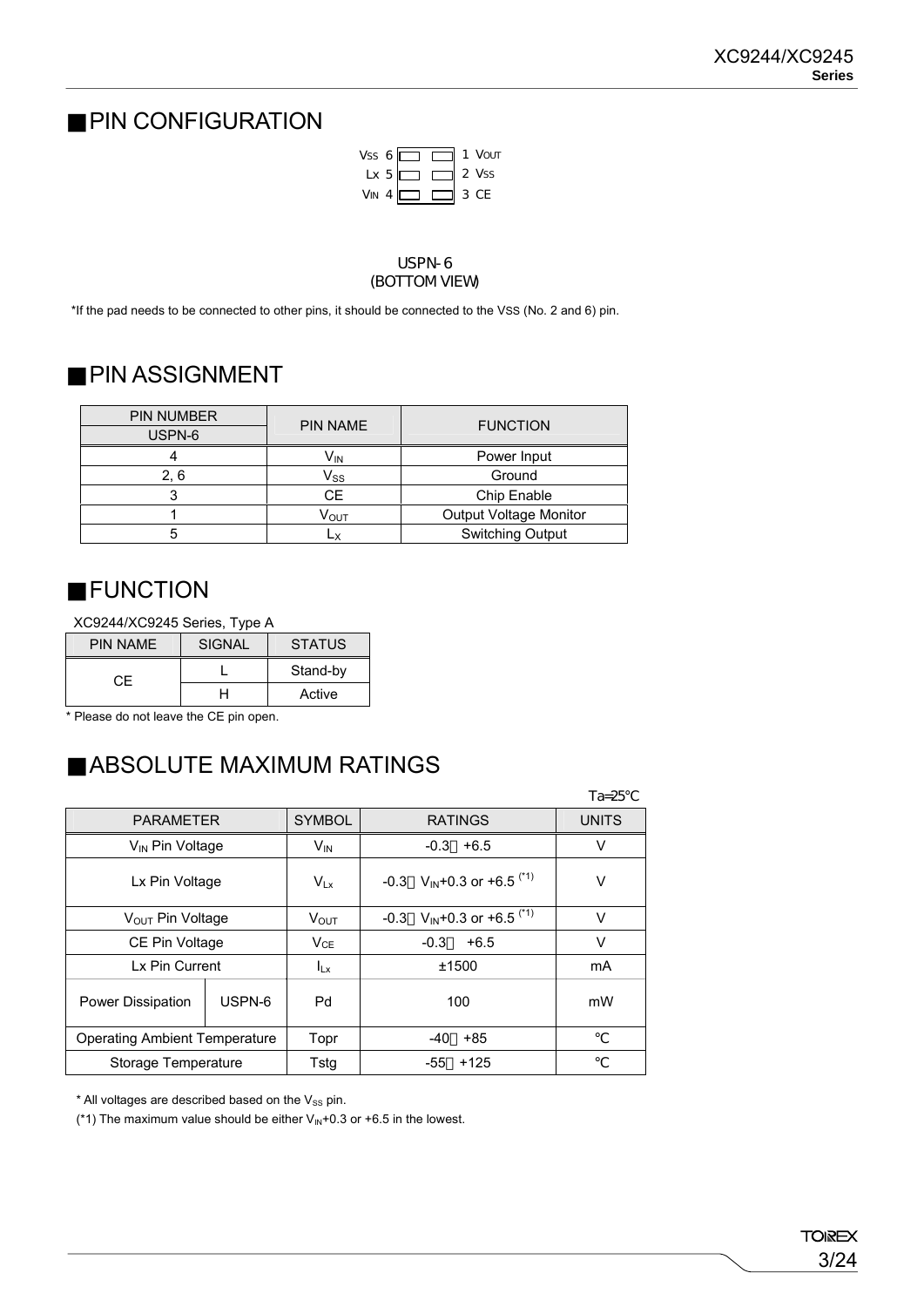### ELECTRICAL CHARACTERISTICS

| XC9244/XC9245                                 |                                                         |                                                                                                                           |                              |                          |                          |              | $Ta=25$        |
|-----------------------------------------------|---------------------------------------------------------|---------------------------------------------------------------------------------------------------------------------------|------------------------------|--------------------------|--------------------------|--------------|----------------|
| <b>PARAMETER</b>                              | <b>SYMBOL</b>                                           | <b>CONDITIONS</b>                                                                                                         | MIN.                         | TYP.                     | MAX.                     | <b>UNITS</b> | <b>CIRCUIT</b> |
| Output Voltage                                | $V_{OUT}$                                               | When connected to external components,<br>$V_{IN} = V_{CE} = 5.0V$ , $I_{OUT} = 30mA$                                     | <e-1></e-1>                  | <e-2></e-2>              | $E-3>$                   | V            |                |
| <b>Operating Voltage Range</b>                | $V_{IN}$                                                |                                                                                                                           | 2.3                          | $\overline{\phantom{a}}$ | 6.0                      | V            |                |
| Maximum Output Current                        | <b>I</b> OUTMAX                                         | When connected to external components<br>$^{(4)}$ , V <sub>IN</sub> =V <sub>CE</sub> =V <sub>OUT(E)</sub> +2.0V,          | 400                          |                          |                          | mA           |                |
| <b>UVLO Voltage</b>                           | V <sub>UVLO</sub>                                       | $V_{IN} = V_{CE}$ , $V_{OUT} = 0V$ , Voltage which Lx pin<br>holding "L" level (*2,*9)                                    | 1.60                         | 1.90                     | 2.25                     | V            |                |
| Quiescent Current                             | lq                                                      | $V_{IN} = V_{CE} = 5.0V$ , $V_{OUT} = V_{OUT(E)} \times 1.1V$                                                             |                              | 18                       | 30                       | μA           |                |
| Stand-by Current                              | $I_{\text{STB}}$                                        | $V_{IN} = 5.0V$ , $V_{CE} = 0V$ , $V_{OUT} = 0V$                                                                          | $\overline{\phantom{a}}$     | 0.0                      | 1.0                      | μA           |                |
| <b>Oscillation Frequency</b>                  | $f_{\rm osc}$                                           | When connected to external components,<br>$V_{IN} = V_{CE} = 5.0V$ , $I_{OUT} = 200mA$                                    | 1020                         | 1200                     | 1380                     | kHz          |                |
| PFM Switch Current <sup>(*3)</sup>            | I <sub>PFM</sub>                                        | When connected to external components,<br>$V_{IN} = V_{CE} = (C-1)$ , $I_{OUT} = 1mA$                                     | 125                          | 180                      | 235                      | mA           |                |
| PFM Duty Limit <sup>(*3)</sup>                | DTY <sub>LIMIT</sub> PFM                                | $V_{IN} = V_{CE} = (C-2)$ , $I_{OUT} = 1mA$                                                                               | $\overline{\phantom{0}}$     | $\blacksquare$           | 300                      | %            |                |
| Maximum Duty Cycle                            | $D_{MAX}$                                               | $V_{IN} = V_{CE} = 5.0 V$ , $V_{OUT} = V_{OUT(E)} \times 0.9 V$                                                           | 100                          |                          |                          | %            |                |
| Minimum Duty Cycle                            | $D_{MIN}$                                               | $V_{IN} = V_{CE} = 5.0V$ , $V_{OUT} = V_{OUT(E)} \times 1.1V$                                                             | $\overline{\phantom{a}}$     |                          | 0                        | $\%$         |                |
| Efficiency                                    | EFFI                                                    | When connected to external components,<br>$V_{IN} = V_{CE} = V_{OUT(E)} + 1.5V$ , $I_{OUT} = 100mA$ <sup>(*4)</sup>       | $\qquad \qquad \blacksquare$ | <e-4></e-4>              | $\overline{\phantom{a}}$ | %            |                |
| Lx SW"H"ON Resistance                         | $R_{LXH}$                                               | $V_{IN} = V_{CE} = 5.0 V$ , $V_{OUT} = 0V$ , $I_{LX} = 100$ mA (*5)                                                       | $\overline{\phantom{a}}$     | 0.65                     | 0.85                     |              |                |
| Lx SW"L"ON Resistance                         | $R_{LXL}$                                               | $V_{\text{IN}} = V_{\text{CF}} = 5.0V$                                                                                    | $\overline{a}$               | $0.45^{(^{*}6)}$         | $0.65^{({*}6)}$          |              |                |
| Lx SW"H" Leakage Current (*7)                 | $I_{\text{LeakH}}$                                      | $V_{IN} = V_{OUT} = 5.0 V$ , $V_{CE} = 0V$ , $V_{LX} = 0V$                                                                | $\overline{\phantom{a}}$     | 0.00                     | 1.00                     | μA           |                |
| Lx SW"L" Leakage Current (*7)                 | $I_{\text{LeakL}}$                                      | $V_{IN} = V_{OUT} = 5.0 V$ , $V_{CF} = 0V$ , $V_{IX} = 5.0 V$                                                             |                              | 0.00                     | 1.00                     | μA           |                |
| Current Limit <sup>(*8)</sup>                 | <b>ILIM</b>                                             | $V_{IN} = V_{CE} = 5.0V$ , $V_{OUT} = V_{OUT(E)} \times 0.9V$                                                             | 700                          | 900                      | 1200                     | mA           |                |
| Output Voltage Temperature<br>Characteristics | $\Delta V_{\text{OUT}}/$<br>$(VOUT \Delta \text{Topr})$ | $I_{\text{OUT}} = 30 \text{mA}, -40$<br>Topr 85                                                                           | $\qquad \qquad \blacksquare$ | ±100                     | $\overline{\phantom{0}}$ | ppm/         |                |
| CE "H" Voltage                                | $V_{CEH}$                                               | $V_{IN} = 5.0V$ , $V_{OUT} = 0V$ , Applied voltage to<br>$V_{CE}$ , Voltage changes Lx to "H" level $(19)$                | 1.20                         | $\overline{\phantom{a}}$ | 6.00                     | V            |                |
| CE "L" Voltage                                | $V_{\rm CEL}$                                           | V <sub>IN</sub> =5.0V, V <sub>OUT</sub> =0V, Applied voltage to<br>V <sub>CE</sub> , Voltage changes Lx to "L" level (*9) | $V_{SS}$                     |                          | 0.25                     | V            |                |
| CE "H" Current                                | $I_{\text{CEH}}$                                        | $V_{IN} = 5.0V$ , $V_{CE} = 5.0V$ , $V_{OUT} = 0V$                                                                        | $-0.1$                       | $\overline{\phantom{a}}$ | 0.1                      | μA           |                |
| CE "L" Current                                | $I_{\text{CEL}}$                                        | $V_{IN} = 5.0V$ , $V_{CE} = 0V$ , $V_{OUT} = 0V$                                                                          | $-0.1$                       | $\overline{\phantom{a}}$ | 0.1                      | μA           |                |
| Soft-Start Time                               | $t_{\rm SS}$                                            | When connected to external components,<br>$V_{IN} = 5.0 V$ , $V_{CE} = 0V \rightarrow 5.0 V$ , $I_{OUT} = 1 mA$           | $\overline{\phantom{0}}$     | 0.25                     | $\overline{\phantom{0}}$ | ms           |                |
| Latch Time                                    | $t_{LAT}$                                               | $V_{IN} = V_{CE} = 5.0V$ , $V_{OUT} = 0.8 \times V_{OUT(E)}$<br>Short Lx at 1 resistance (*10)                            | 0.50                         | 1.00                     | 5.00                     | ms           |                |
| C <sub>L</sub> Discharge                      | $R_{DCHG}$                                              | $V_{IN} = 5.0 V$ , $V_{CE} = 0V$ , $V_{OUT} = 5.0 V$                                                                      | 50                           | 120                      | 200                      |              |                |

NOTE:

Unless otherwise stated, V<sub>IN</sub>=5.0V, V<sub>OUT(E)</sub>=Nominal Voltage<br>(\*1) When the difference between the input and the output is small, some cycles may be skipped completely before current maximizes.

If current is further pulled from this state, output voltage will decrease because of P-ch driver ON resistance.

(\*2) Including UVLO detect voltage, hysteresis operating voltage range for UVLO release voltage. UVLO release voltage is V<sub>IN</sub> voltage which is Lx pin becomes "H".

(\*3) XC9244 series exclude  $I_{\text{PFM}}$  and DTY<sub>LIMIT</sub>  $_{\text{PFM}}$  because those are only for the PFM control's functions.

 $(4)$  EFFI = { ( output voltage x output current ) / ( input voltage x input current) } \ 100

(\*5) ON resistance=  $(V_{IN} - Lx$  pin measurement voltage) / 100mA

(\*6) Design value

( $*7$ ) When temperature is high, a current of approximately 10 $\mu$  A (maximum) may leak.

(\*8 Current limit denotes the level of detection at peak of coil current.

(\*9) "H"  $V_{IN}$  V<sub>IN</sub> - 1.2V, "L" + 0.1V - 0.1V

(\*10) Time until it short-circuits V<sub>OUT</sub> with GND via 1 of resistor from an operational state and is set to Lx=0V from current limit pulse generating.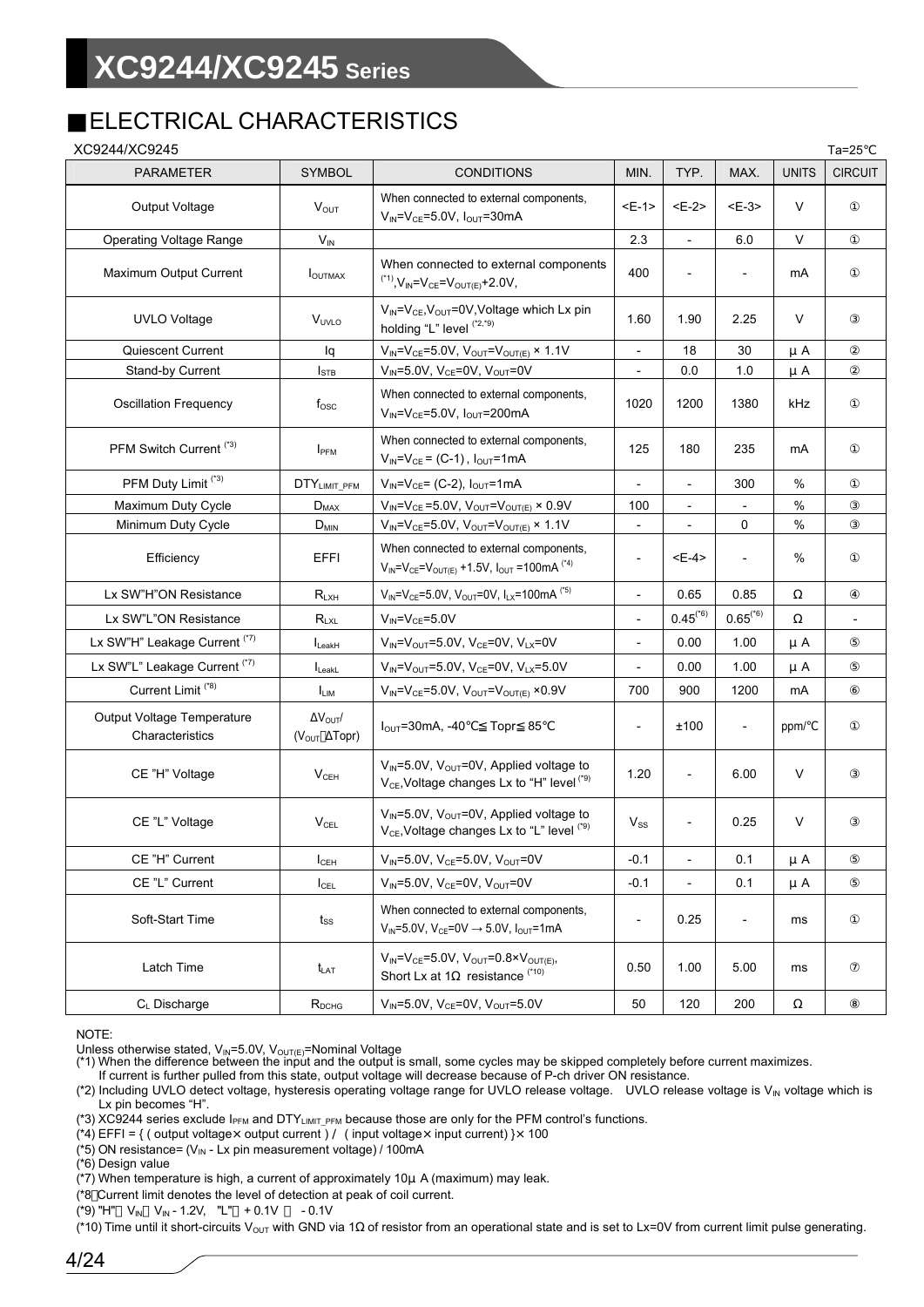### ELECTRICAL CHARACTERISTICS (Continued)

#### SPEC Table

#### 1) I<sub>PFM</sub>, DTY<sub>LIMIT\_PFM</sub>, V<sub>OUT</sub>, EFFI

| <b>NOMINAL</b><br><b>OUTPUT</b> | I <sub>PFM</sub>           | DTY <sub>LIMIT_PFM</sub>   |       | $V_{OUT}$ |        | EFFI (TYP.) |
|---------------------------------|----------------------------|----------------------------|-------|-----------|--------|-------------|
| <b>VOLTAGE</b>                  |                            |                            | $E-1$ | $E-2$     | $E-3>$ |             |
| $V_{OUT(E)}$                    | $<$ C-1>                   | $<$ C-2>                   | MIN.  | TYP.      | MAX.   | <e-4></e-4> |
| 0.80                            |                            |                            | 0.784 | 0.800     | 0.816  | 77          |
| 0.85                            |                            |                            | 0.833 | 0.850     | 0.867  | 78          |
| 0.90                            |                            |                            | 0.882 | 0.900     | 0.918  | 79          |
| 0.95                            |                            |                            | 0.931 | 0.950     | 0.969  | 80          |
| 1.00                            |                            |                            | 0.980 | 1.000     | 1.020  | 81          |
| 1.05                            |                            |                            | 1.029 | 1.050     | 1.071  | 82          |
| 1.10                            |                            |                            | 1.078 | 1.100     | 1.122  | 83          |
| 1.15                            |                            |                            | 1.127 | 1.150     | 1.173  | 84          |
| 1.20                            | 3.6V                       |                            | 1.176 | 1.200     | 1.224  | 85          |
| 1.25                            |                            | 2.3V                       | 1.225 | 1.250     | 1.275  | 85          |
| 1.30                            |                            |                            | 1.274 | 1.300     | 1.326  | 86          |
| 1.35                            |                            |                            | 1.323 | 1.350     | 1.377  | 86          |
| 1.40                            |                            |                            | 1.372 | 1.400     | 1.428  | 86          |
| 1.45                            |                            |                            | 1.421 | 1.450     | 1.479  | 86          |
| 1.50                            |                            |                            | 1.470 | 1.500     | 1.530  | 87          |
| 1.55                            |                            |                            | 1.519 | 1.550     | 1.581  | 87          |
| 1.60                            |                            |                            | 1.568 | 1.600     | 1.632  | 87          |
| 1.65                            |                            |                            | 1.617 | 1.650     | 1.683  | 87          |
| 1.70                            |                            |                            | 1.666 | 1.700     | 1.734  | 88          |
| 1.75                            |                            |                            | 1.715 | 1.750     | 1.785  | 88          |
| 1.80                            |                            |                            | 1.764 | 1.800     | 1.836  | 88          |
| 1.85                            |                            |                            | 1.813 | 1.850     | 1.887  | 88          |
| 1.90                            |                            |                            | 1.862 | 1.900     | 1.938  | 89          |
| 1.95                            |                            |                            | 1.911 | 1.950     | 1.989  | 89          |
| 2.00                            |                            |                            | 1.960 | 2.000     | 2.040  | 89          |
| 2.05                            |                            |                            | 2.009 | 2.050     | 2.091  | 89          |
| 2.10                            |                            |                            | 2.058 | 2.100     | 2.142  | 89          |
| 2.15                            |                            |                            | 2.107 | 2.150     | 2.193  | 90          |
| 2.20                            | $V_{\text{OUT}(E)} + 2.0V$ |                            | 2.156 | 2.200     | 2.244  | 90          |
| 2.25                            |                            | $V_{\text{OUT}(E)} + 0.5V$ | 2.205 | 2.250     | 2.295  | 90          |
| 2.30                            |                            |                            | 2.254 | 2.300     | 2.346  | 90          |
| 2.35                            |                            |                            | 2.303 | 2.350     | 2.397  | 90          |
| 2.40                            |                            |                            | 2.352 | 2.400     | 2.448  | 91          |
| 2.45                            |                            |                            | 2.401 | 2.450     | 2.499  | 91          |
| 2.50                            |                            |                            | 2.450 | 2.500     | 2.550  | 91          |
| 2.55                            |                            |                            | 2.499 | 2.550     | 2.601  | 91          |
| 2.60                            |                            |                            | 2.548 | 2.600     | 2.652  | 91          |
| 2.65                            |                            |                            | 2.597 | 2.650     | 2.703  | 91          |
| 2.70                            |                            |                            | 2.646 | 2.700     | 2.754  | 92          |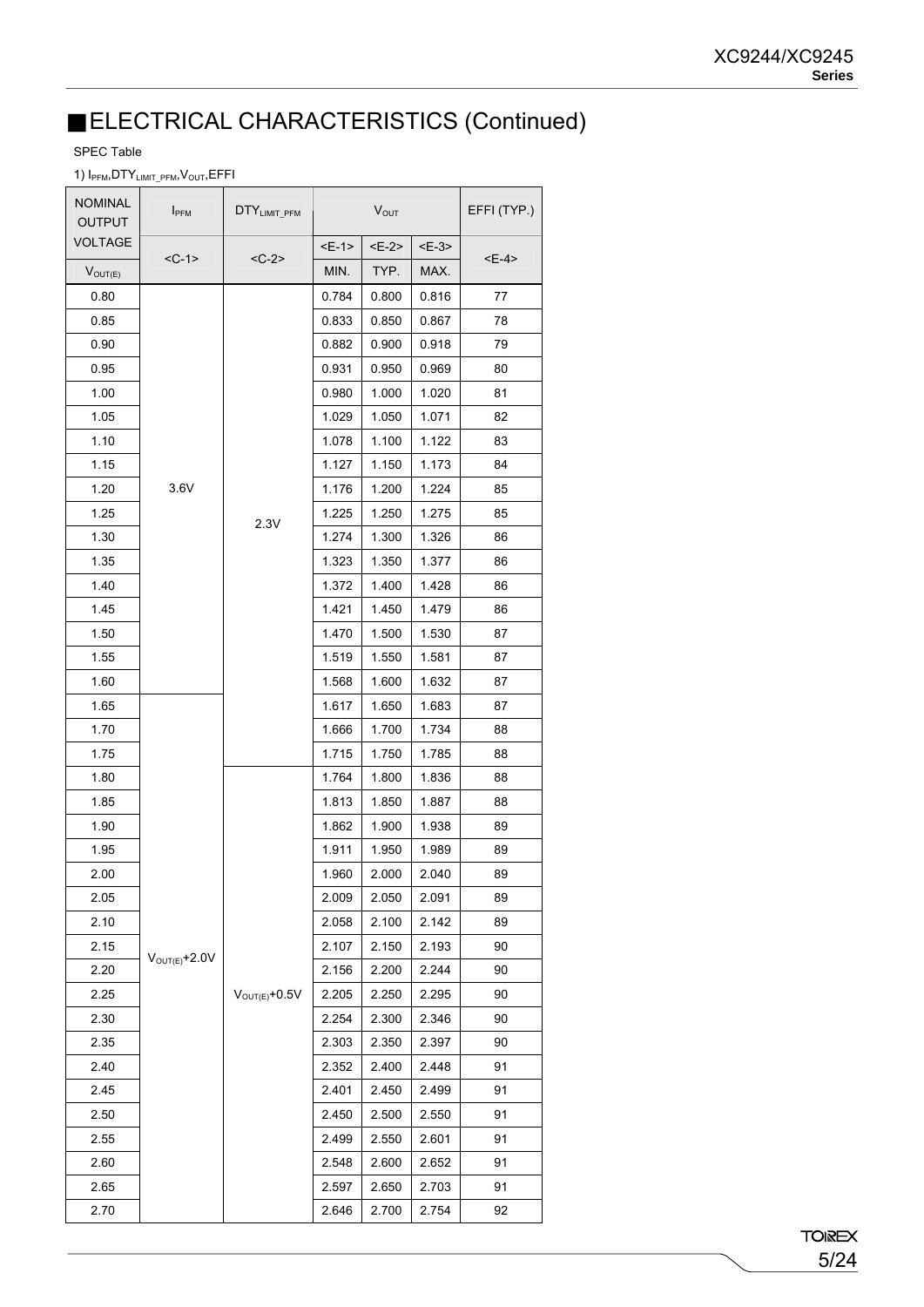# ELECTRICAL CHARACTERISTICS (Continued)

#### SPEC Table

#### 1) I<sub>PFM</sub>, DTY<sub>LIMIT</sub> PFM, V<sub>OUT</sub>, EFFI

| <b>NOMINAL</b><br><b>OUTPUT</b> | <b>I</b> PFM               | DTYLIMIT_PFM               |             | <b>V</b> <sub>OUT</sub> |        | EFFI<br>(TYP.) |
|---------------------------------|----------------------------|----------------------------|-------------|-------------------------|--------|----------------|
| VOLTAGE                         | $<$ C-1>                   | $<$ C-2>                   | <e-1></e-1> | <e-2></e-2>             | $E-3>$ | <e-4></e-4>    |
| $V_{OUT(E)}$                    |                            |                            | MIN.        | TYP.                    | MAX.   |                |
| 2.75                            |                            |                            | 2.695       | 2.750                   | 2.805  | 92             |
| 2.80                            |                            |                            | 2.744       | 2.800                   | 2.856  | 92             |
| 2.85                            |                            |                            | 2.793       | 2.850                   | 2.907  | 92             |
| 2.90                            |                            |                            | 2.842       | 2.900                   | 2.958  | 92             |
| 2.95                            |                            |                            | 2.891       | 2.950                   | 3.009  | 92             |
| 3.00                            |                            |                            | 2.940       | 3.000                   | 3.060  | 92             |
| 3.05                            |                            |                            | 2.989       | 3.050                   | 3.111  | 92             |
| 3.10                            |                            |                            | 3.038       | 3.100                   | 3.162  | 93             |
| 3.15                            |                            |                            | 3.087       | 3.150                   | 3.213  | 93             |
| 3.20                            |                            | $V_{\text{OUT}(E)} + 0.5V$ | 3.136       | 3.200                   | 3.264  | 93             |
| 3.25                            |                            |                            | 3.185       | 3.250                   | 3.315  | 93             |
| 3.30                            |                            |                            | 3.234       | 3.300                   | 3.366  | 93             |
| 3.35                            |                            |                            | 3.283       | 3.350                   | 3.417  | 93             |
| 3.40                            | $V_{\text{OUT}(E)} + 2.0V$ |                            | 3.332       | 3.400                   | 3.468  | 93             |
| 3.45                            |                            |                            | 3.381       | 3.450                   | 3.519  | 93             |
| 3.50                            |                            |                            | 3.430       | 3.500                   | 3.570  | 93             |
| 3.55                            |                            |                            | 3.479       | 3.550                   | 3.621  | 93             |
| 3.60                            |                            |                            | 3.528       | 3.600                   | 3.672  | 93             |
| 3.65                            |                            |                            | 3.577       | 3.650                   | 3.723  | 93             |
| 3.70                            |                            |                            | 3.626       | 3.700                   | 3.774  | 93             |
| 3.75                            |                            |                            | 3.675       | 3.750                   | 3.825  | 94             |
| 3.80                            |                            |                            | 3.724       | 3.800                   | 3.876  | 94             |
| 3.85                            |                            |                            | 3.773       | 3.850                   | 3.927  | 94             |
| 3.90                            |                            |                            | 3.822       | 3.900                   | 3.978  | 94             |
| 3.95                            |                            |                            | 3.871       | 3.950                   | 4.029  | 94             |
| 4.00                            |                            |                            | 3.920       | 4.000                   | 4.080  | 94             |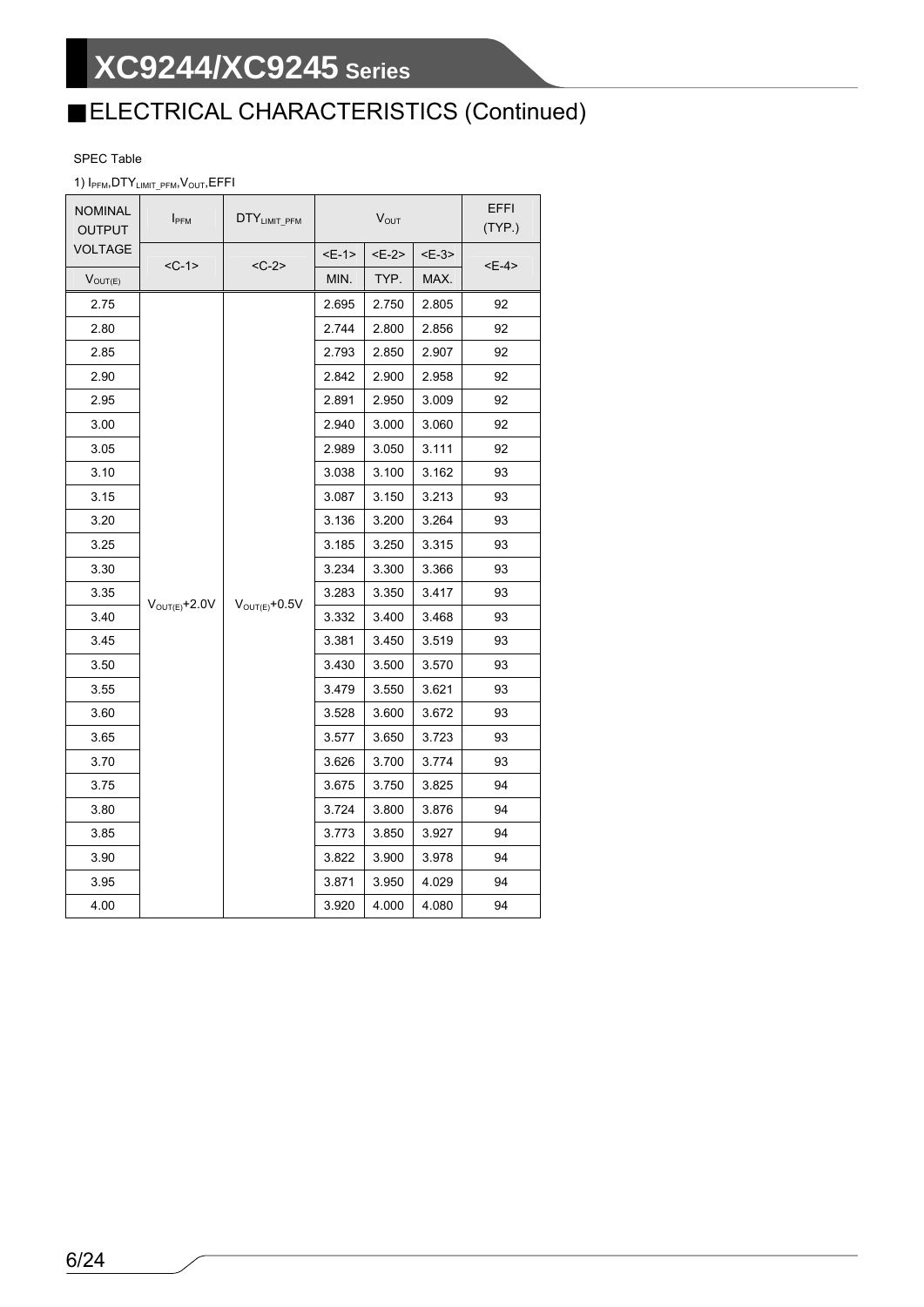## TYPICAL APPLICATION CIRCUIT



#### External Components

|              | <b>MANUFACTURE</b> | <b>PRODUCT NUMBER</b> | RATED VOLTAGE / INDUCTANCE | DIMENTION (mm)                |
|--------------|--------------------|-----------------------|----------------------------|-------------------------------|
|              | <b>TDK</b>         | SPM3012-4R7           | $4.7\mu$ H                 | $3.2 \times 3.0 \times h1.2$  |
|              | <b>TAIYO YUDEN</b> | NR3015-4R7            | $4.7\mu$ H                 | $3.0 \times 3.0 \times h1.5$  |
|              | Coilcraft          | EPL3015-4R7           | $4.7\mu$ H                 | $3.2 \times 3.2 \times h1.55$ |
|              | <b>TAIYO YUDEN</b> | LMK212ABJ475KG        | 10V / 4.7µ F               | 2.0 x 1.25 x h1.4             |
| $C_{\sf IN}$ | <b>KYOCERA</b>     | CM105X5R475K10A       | 10V / 4.7µ F               | $1.6 \times 0.8 \times h1.0$  |
|              | <b>TAIYO YUDEN</b> | LMK212ABJ106KG        | 10V / 10µ F                | 2.0 x 1.25 x h1.4             |
| $C_L$        | <b>KYOCERA</b>     | CM105X5R106M10A       | 10V / 10µ F                | $1.6 \times 0.8 \times h1.0$  |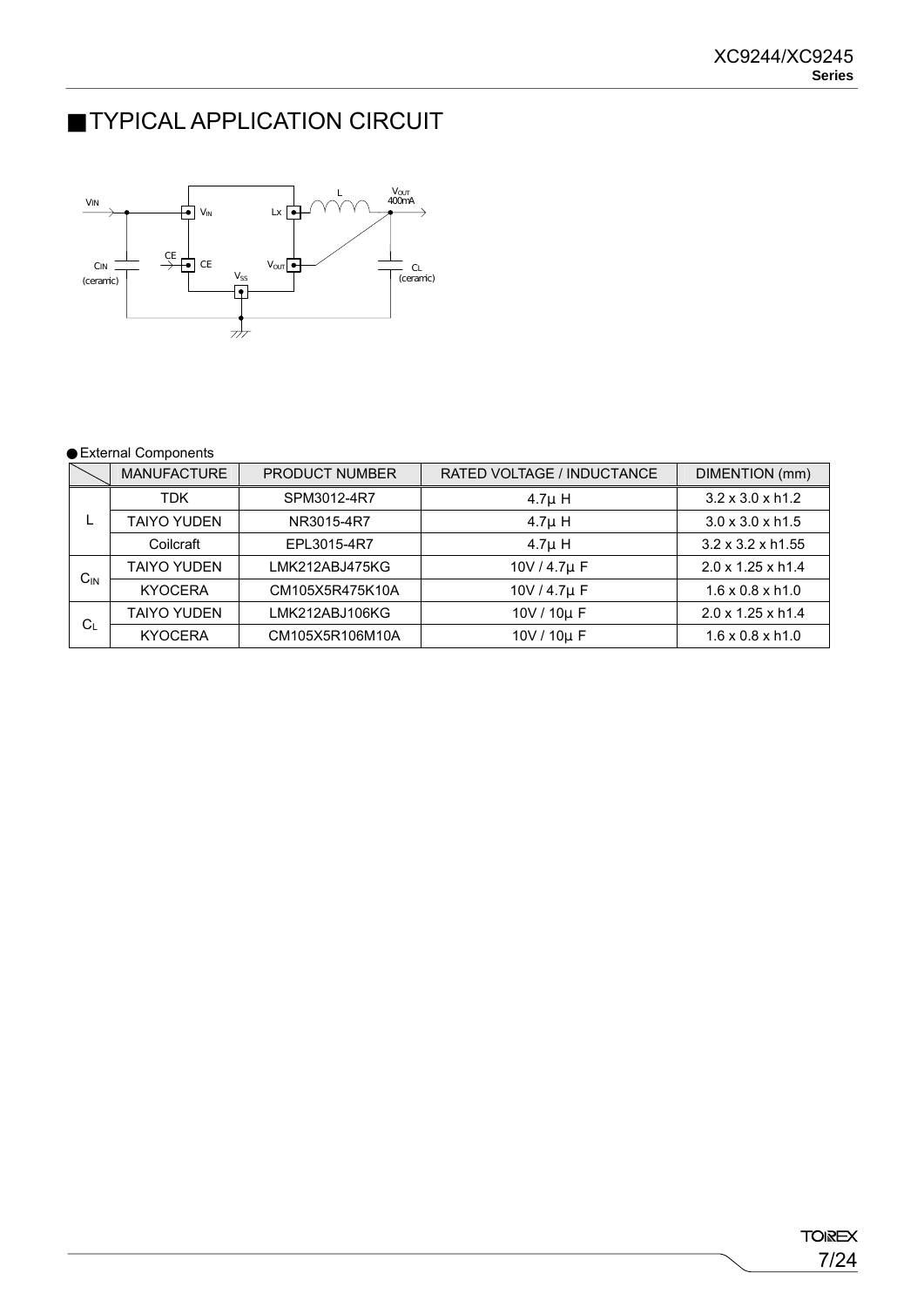### OPERATIONAL DESCRIPTION

The XC9244/XC9245 series consists of a reference voltage source, ramp wave circuit, error amplifier, PWM comparator, phase compensation circuit, output voltage adjustment resistors, P-channel MOS driver transistor, N-channel MOS switching transistor for the synchronous switch, current limiter circuit, UVLO circuit and others. (See the block diagram below.)

The series ICs compare, using the error amplifier, the voltage of the internal voltage reference source with the feedback voltage from the V<sub>OUT</sub> pin through split resistors, R1 and R2. Phase compensation is performed on the resulting error amplifier output, to input a signal to the PWM comparator to determine the turn-on time during PWM operation. The PWM comparator compares, in terms of voltage level, the signal from the error amplifier with the ramp wave from the ramp wave circuit, and delivers the resulting output to the buffer driver circuit to cause the Lx pin to output a switching duty cycle. This process is continuously performed to ensure stable output voltage. The current feedback circuit monitors the P-channel MOS driver transistor current for each switching operation, and modulates the error amplifier output signal to provide multiple feedback signals. This enables a stable feedback loop even when a low ESR capacitor such as a ceramic capacitor is used ensuring stable output voltage.

#### XC9244/XC9245 Series, Type A



#### <Reference Voltage Source>

The reference voltage source provides the reference voltage to ensure stable output voltage of the DC/DC converter.

#### <Ramp Wave Circuit>

The ramp wave circuit determines switching frequency. The frequency is fixed internally as1.2MHz. Clock pulses generated in this circuit are used to produce ramp waveforms needed for PWM operation, and to synchronize all the internal circuits.

#### <Error Amplifier>

The error amplifier is designed to monitor output voltage. The amplifier compares the reference voltage with the feedback voltage divided by the internal split resistors, R1 and R2. When a voltage lower than the reference voltage is fed back, the output voltage of the error amplifier increases. The gain and frequency characteristics of the error amplifier output are fixed internally to deliver an optimized signal to the mixer. The error amplifier output signal optimized in the mixer is modulated with the current feedback signal. This signal is delivered to the PWM compatator.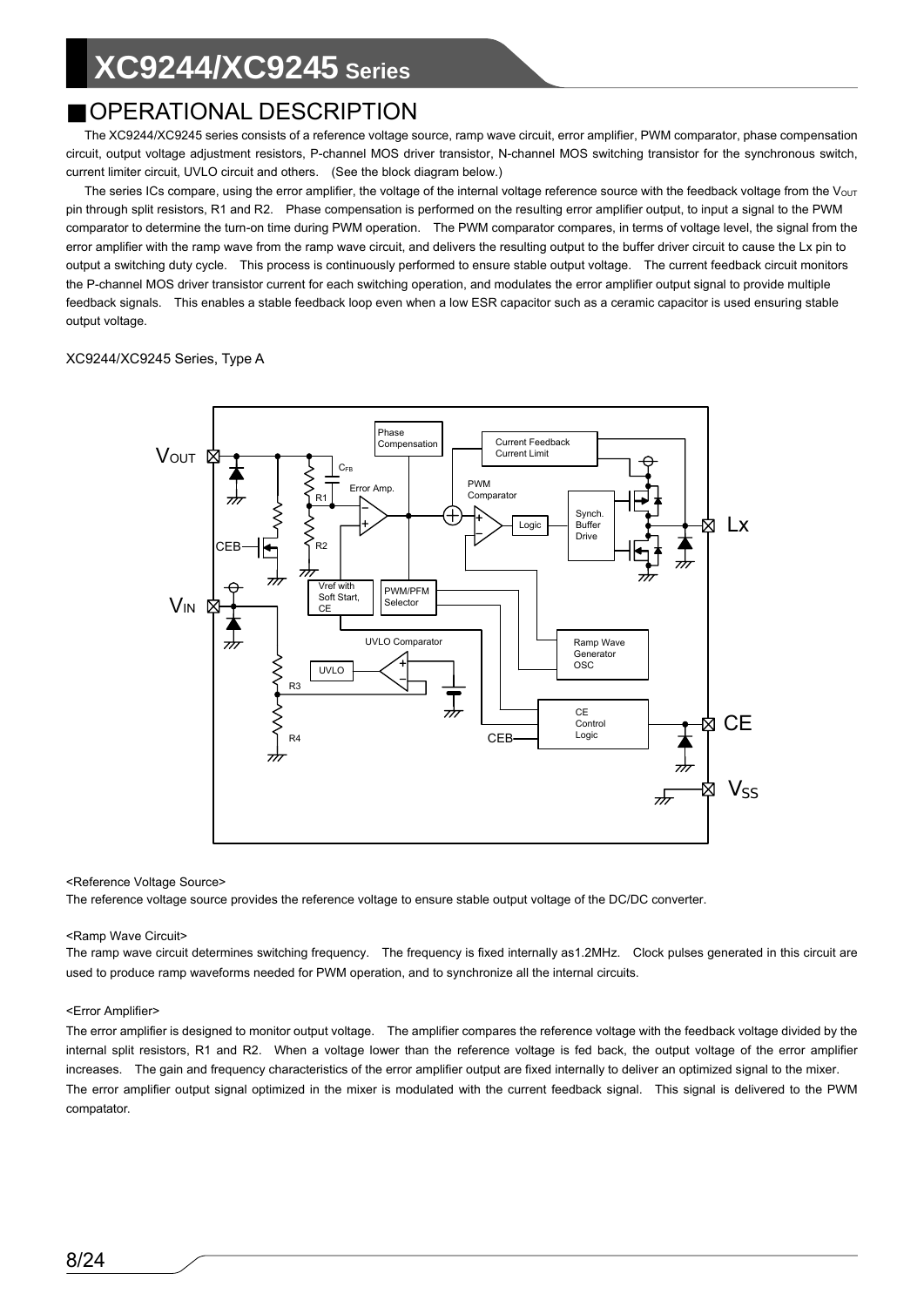### OPERATIONAL DESCRIPTION (Continued)

#### <Current Limit>

The current limiter circuit of the XC9244/XC9245 series monitors the current flowing through the P-channel MOS driver transistor connected to the Lx pin, and features a combination of the current limit mode and the operation suspension mode.

When the driver current is greater than a specific level, the current limit function operates to turn off the pulses from the Lx pin at any given timing.

When the P-channel MOS driver transistor is turned off, the limiter circuit is then released from the current limit detection state.

At the next pulse, the P-channel MOS driver transistor is turned on. However, the P-channel MOS driver transistor is immediately turned off in the case of an over current state.

When the over current state is eliminated, the IC resumes its normal operation.

The IC waits for the over current state to end by repeating the steps through . If an over current state continues for a few ms and the above three steps are repeatedly performed, the IC performs the function of latching the OFF state of the P-channel MOS driver transistor, and goes into operation suspension mode. Once the IC is in suspension mode, operations can be resumed by either turning the IC off via the CE/MODE pin, or by restoring power to the  $V_{\text{IN}}$  pin. The suspension mode does not mean a complete shutdown, but a state in which pulse output is suspended; therefore, the internal circuitry remains in operation. The current limit of the XC9244/XC9245 series can be set at 900mA at typical. Besides, care must be taken when laying out the PC Board, in order to prevent misoperation of the current limit mode. Depending on the state of the PC Board, latch time may become longer and latch operation may not work. In order to avoid the effect of noise, the board should be laid out so that input capacitors are placed as close to the IC as possible.



#### <UVLO Circuit>

When the V<sub>IN</sub> voltage becomes 1.6V or lower, the P-ch MOS driver transistor output driver transistor is forced OFF to prevent false pulse output caused by unstable operation of the internal circuitry. When the V<sub>IN</sub> pin voltage becomes 2.25V or higher, switching operation takes place. By releasing the UVLO function, the IC performs the soft start function to initiate output startup operation. The soft start function operates even when the V<sub>IN</sub> pin voltage falls momentarily below the UVLO operating voltage. The UVLO circuit does not cause a complete shutdown of the IC, but causes pulse output to be suspended; therefore, the internal circuitry remains in operation.

#### <PFM Switch Current> (\*1)

In PFM control operation, until coil current reaches to a specified level ( $I_{\text{PFM}}$ ), the IC keeps the P-ch MOS driver transistor on. In this case, time that the P-ch MOS driver transistor is kept on  $(t_{ON})$  can be given by the following formula. *tON= L*×*IPFM / (VIN VOUT)* IPFM

 $<$  PFM Duty Limit  $>$  (\*1)

In PFM control operation, the PFM duty limit ( $DTY_{LIMIT\ PFM}$ ) is set to 300% (MAX.).

Therefore, under the condition that the duty increases (e.g. the condition that the step-down ratio is small), it's possible for P-ch MOS driver transistor to be turned off even when coil current doesn't reach to  $I_{\text{PFM}}$ . I<sub>PFM</sub>

(\* 1) XC9244 series exclude.



**TOIREX** 9/24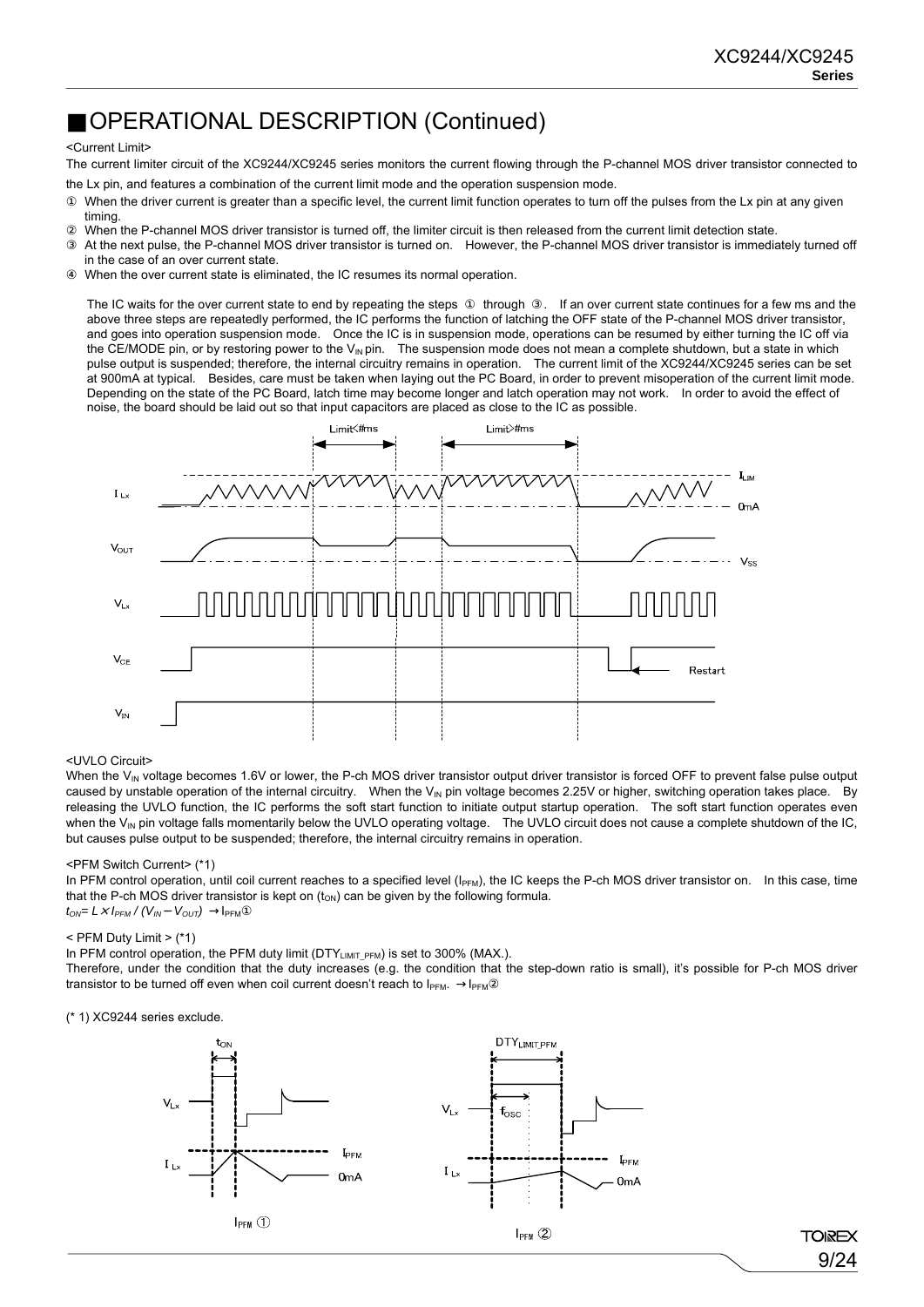### OPERATIONAL DESCRIPTION (Continued)

#### <CL High Speed Discharge>

XC9244/ XC9245 series can quickly discharge the electric charge at the output capacitor  $(C_1)$  when a low signal to the CE pin which enables a whole IC circuit put into OFF state, is inputted via the N-ch MOS switch transistor located between the V<sub>OUT</sub> pin and the V<sub>SS</sub> pin. When the IC is disabled, electric charge at the output capacitor (C<sub>L</sub>) is quickly discharged so that it may avoid application malfunction. Discharge time of the output capacitor  $(C_L)$  is set by the  $C_L$  auto-discharge resistance (R) and the output capacitor  $(C_L)$ . By setting time constant of a  $C_L$  auto-discharge resistance value  $[R_{DCHG}]$  and an output capacitor value (C<sub>L</sub>) as  $(= C_L \times R_{DCHG})$ , discharge time of the output voltage after discharge via the N-channel transistor is calculated by the following formulas.

 $V = V_{OUT/E)} \times e^{-t/}$  or  $t = ln (V_{OUT(E)} / V)$ 

V: Output voltage after discharge  $V_{\text{OUT(E)}}$ : Output voltage t: Discharge time : C<sub>L</sub>×R<sub>DCHG</sub> C<sub>L</sub>: Capacitance of Output capacitor  $R_{DCHG}$ : C<sub>L</sub> auto-discharge resistance



<CE Pin Function>

The operation of the XC9244/XC9245 series will enter into the shut down mode when a low level signal is input to the CE pin. During the shutdown mode, the current consumption of the IC becomes 0μ A (TYP.), with a state of high impedance at the Lx pin and C<sub>L</sub> high speed discharge at  $V<sub>OUT</sub>$  pin. The IC starts its operation by inputting a high level signal to the CE pin. The input to the CE pin is a CMOS input and the sink current is 0μ A (TYP.).

#### 1) XC9244/XC9245 series - Examples of how to use CE pin



| SW CE | <b>STATUS</b> |
|-------|---------------|
| ON    | Stand-by      |
| OFF   | Operation     |

| $\cdot$ $\sim$ $\cdot$ |               |  |  |
|------------------------|---------------|--|--|
| SW CE                  | <b>STATUS</b> |  |  |
| ΩN                     | Stand-by      |  |  |
| OFF                    | Operation     |  |  |

#### <Soft Start>

The XC9244/ XC9245 series provide 0.25ms (TYP). Soft start time is defined as the time interval to reach 90% of the output voltage from the time when the  $V_{CE}$  is turned on.

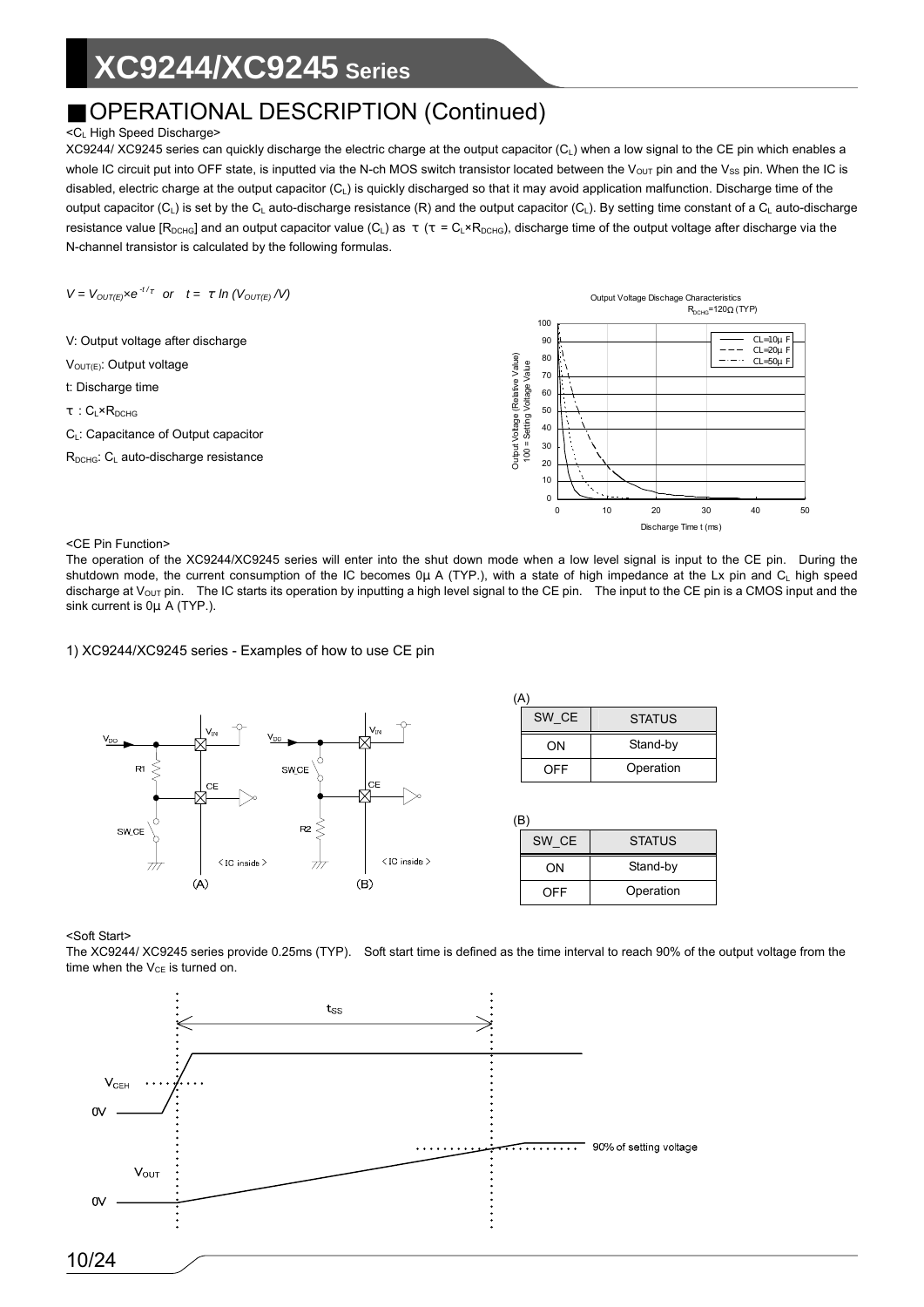### NOTE ON USE

- 1. Please use this IC within the stated maximum ratings. For temporary, transitional voltage drop or voltage rising phenomenon, the IC is liable to malfunction should the ratings be exceeded.
- 2. Spike noise and ripple voltage arise in a switching regulator as with a DC/DC converter. These are greatly influenced by external component selection, such as the coil inductance, capacitance values, and board layout of external components. Once the design has been completed, verification with actual components should be done.
- 3. When the difference between  $V_{\text{IN}}$  and  $V_{\text{OUT}}$  is large in PWM control, very narrow pulses will be outputted, and there is the possibility that some cycles may be skipped completely.
- 4. When the difference between  $V_{IN}$  and  $V_{OUT}$  is small, and the load current is heavy, very wide pulses will be outputted and there is the possibility that some cycles may be skipped completely.



5. With the IC, the peak current of the coil is controlled by the current limit circuit. Since the peak current increases when dropout voltage or load current is high, current limit starts operation, and this can lead to instability. When peak current becomes high, please adjust the coil inductance value and fully check the circuit operation. In addition, please calculate the peak current according to the following formula:

 $Ipk = (V_{IN} - V_{OUT}) \times OnDuty / (2 \times L \times f_{OSC}) + I_{OUT}$ 

L: Coil Inductance Value

 $f_{\rm OSC}$ : Oscillation Frequency

- 6. When the peak current which exceeds limit current flows within the specified time, the built-in P-ch MOS driver transistor turns off. During the time until it detects limit current and before the built-in transistor can be turned off, the current for limit current flows; therefore, care must be taken when selecting the rating for the external components such as a coil.
- 7. Care must be taken when laying out the PC Board, in order to prevent misoperation of the current limit mode. Depending on the state of the PC Board, latch time may become longer and latch operation may not work. In order to avoid the effect of noise, the board should be laid out so that input capacitors are placed as close to the IC as possible.
- 8. Please do not use the IC at voltages below the recommended voltage range.
- 9. This IC should be used within the stated absolute maximum ratings in order to prevent damage to the device.
- 10. When the IC is used in high temperature, output voltage may increase up to input voltage level at no load because of the leak current of the driver transistor.
- 11. The current limit is set to 1200mA (MAX.) at typical. However, the current of 1200mA or more may flow. In case that the current limit functions while the  $V_{\text{OUT}}$  pin is shorted to the GND pin, when P-ch MOS driver transistor is ON, the potential difference for input voltage will occur at both ends of a coil. For this, the time rate of coil current becomes large. By contrast, when N-ch MOS driver transistor is ON, there is almost no potential difference at both ends of the coil since the  $V_{\text{OUT}}$  pin is shorted to the GND pin. Consequently, the time rate of coil current becomes quite small. According to the repetition of this operation, and the delay time of the circuit, coil current will be converged on a certain current value, exceeding the amount of current, which is supposed to be limited originally. Even in this case, however, after the over current state continues for several ms, the circuit will be latched. A coil should be used within the stated absolute maximum rating in order to prevent damage to the device.

Current flows into P-ch MOS driver transistor to reach the current limit  $(I_{LM})$ .

The current of I<sub>LIM</sub> or more flows since the delay time of the circuit occurs during from the detection of the current limit to OFF of P-ch MOS driver transistor. Because of no potential difference at both ends of the coil, the time rate of coil current becomes quite small.

Lx oscillates very narrow pulses by the current limit for several ms.

The circuit is latched, stopping its operation.

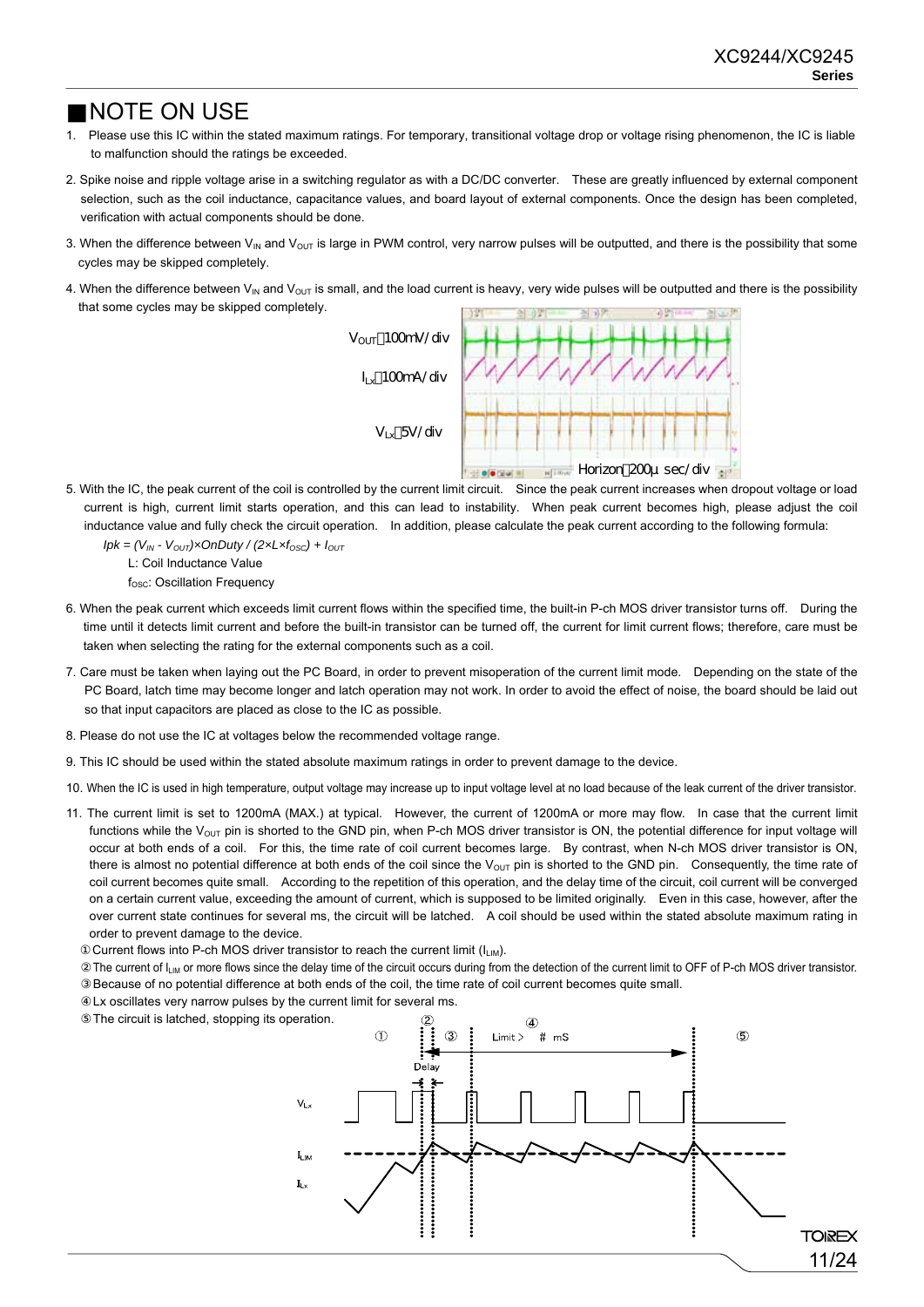### NOTE ON USE (Continued)

- 12. In order to stabilize V<sub>IN</sub>'s voltage level, we recommend that a by-pass capacitor (C<sub>IN</sub>) be connected as close as possible to the V<sub>IN</sub> & V<sub>SS</sub> pins.
- 13. In case of  $V_{\text{IN}}$  2.5V, the maximum load current may be decreased less than 400mA due to the characteristics of current limit.
- 14. Torex places an importance on improving our products and their reliability. We request that users incorporate fail-safe designs and post-aging protection treatment when using Torex products in their systems.

#### Instructions of pattern layouts

- 1. In order to stabilize V<sub>IN</sub> voltage level, we recommend that a by-pass capacitor (C<sub>IN</sub>) be connected as close as possible to the V<sub>IN</sub> & V<sub>SS</sub> pins.
- 2. Please mount each external component as close to the IC as possible.
- 3. Wire external components as close to the IC as possible and use thick, short connecting traces to reduce the circuit impedance.
- 4. Make sure that the PCB GND traces are as thick as possible, as variations in ground potential caused by high ground currents at the time of switching may result in instability of the IC.
- 5. This series' internal P-ch driver transistors bring on heat because of the output current and ON resistance of driver transistors.

#### Recommended Pattern Layout



1<sup>st</sup> Layer 2<sup>nd</sup> Layer



PCB

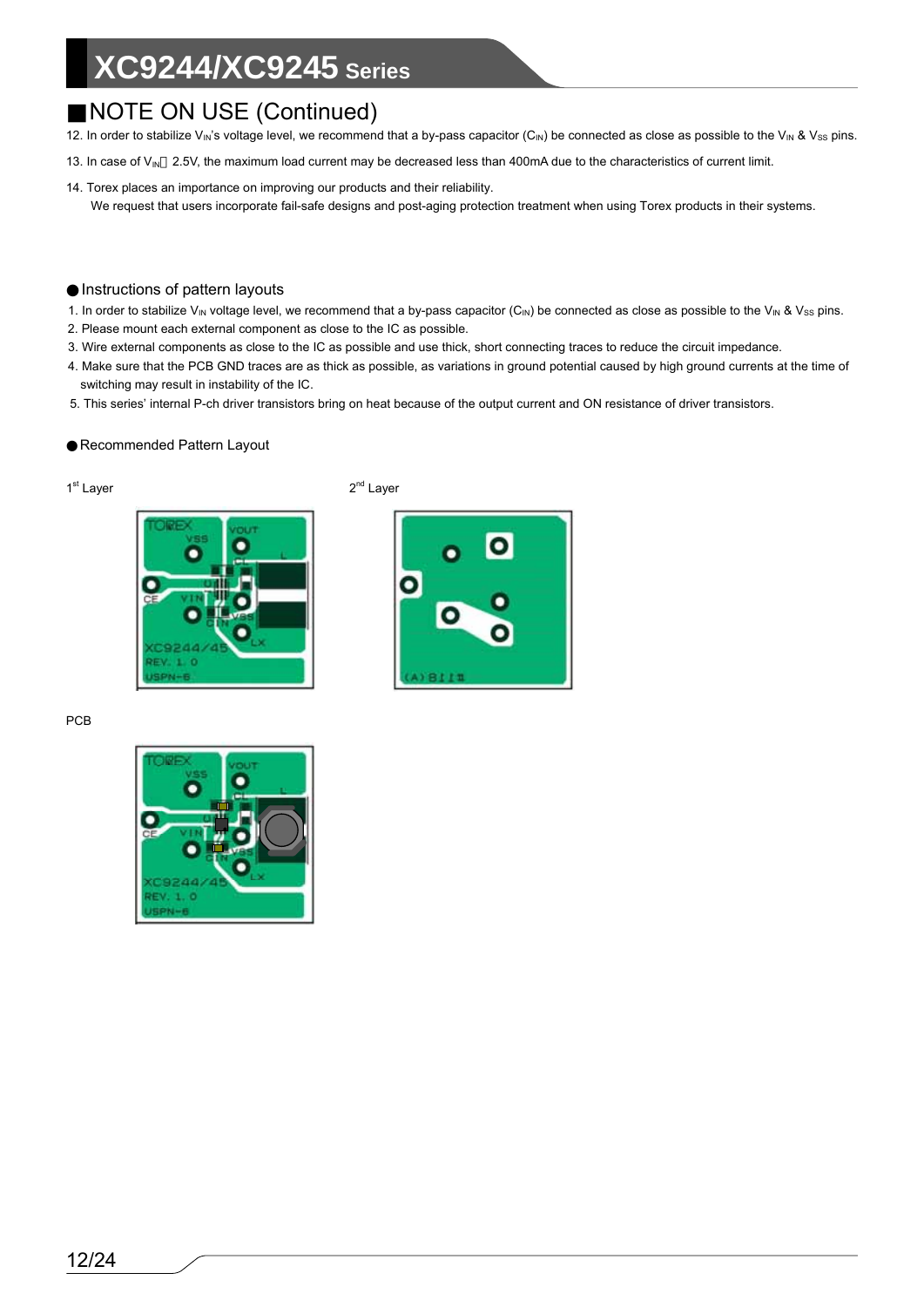### TEST CIRCUITS

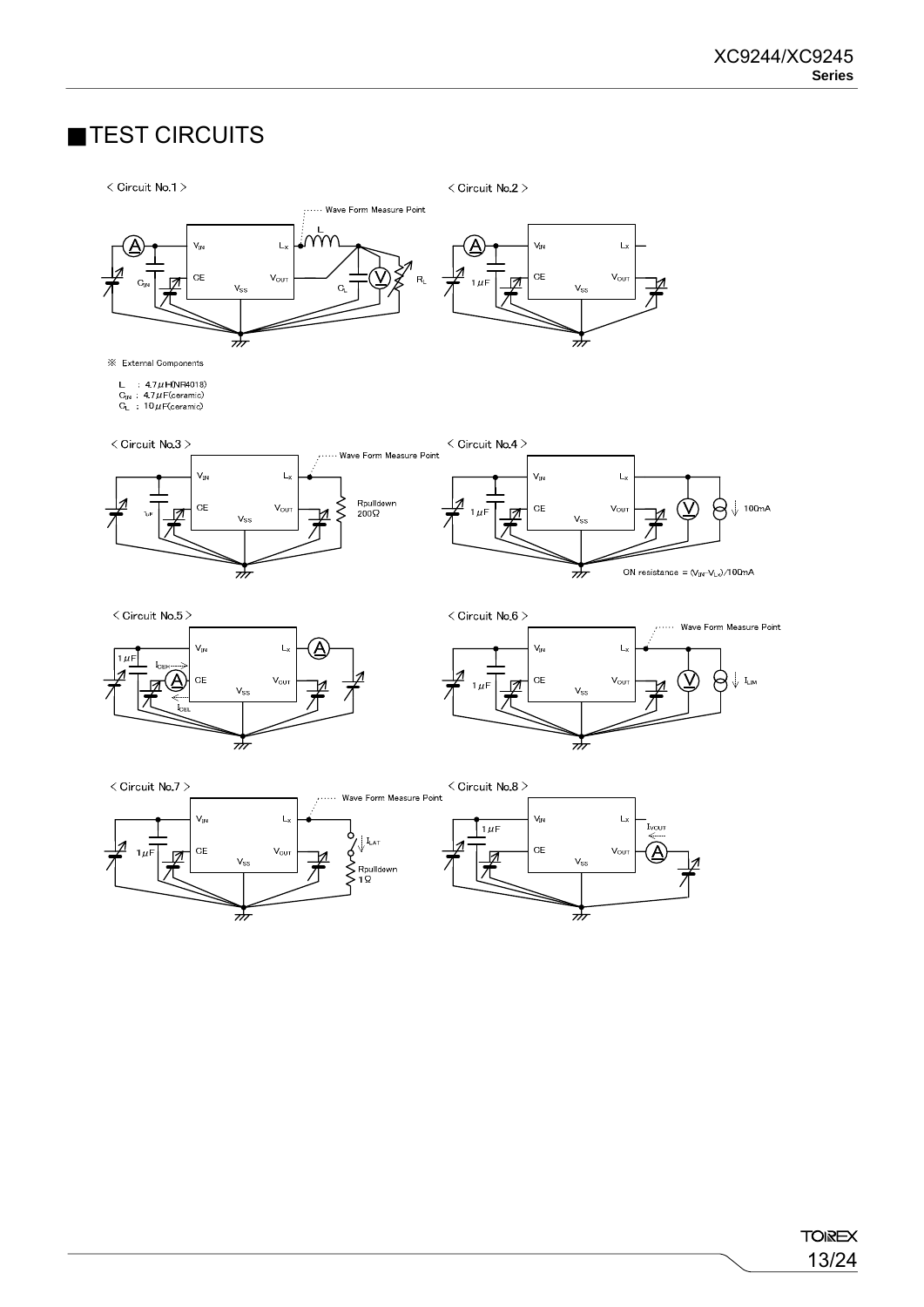### TYPICAL PERFORMANCE CHARACTERISTICS

















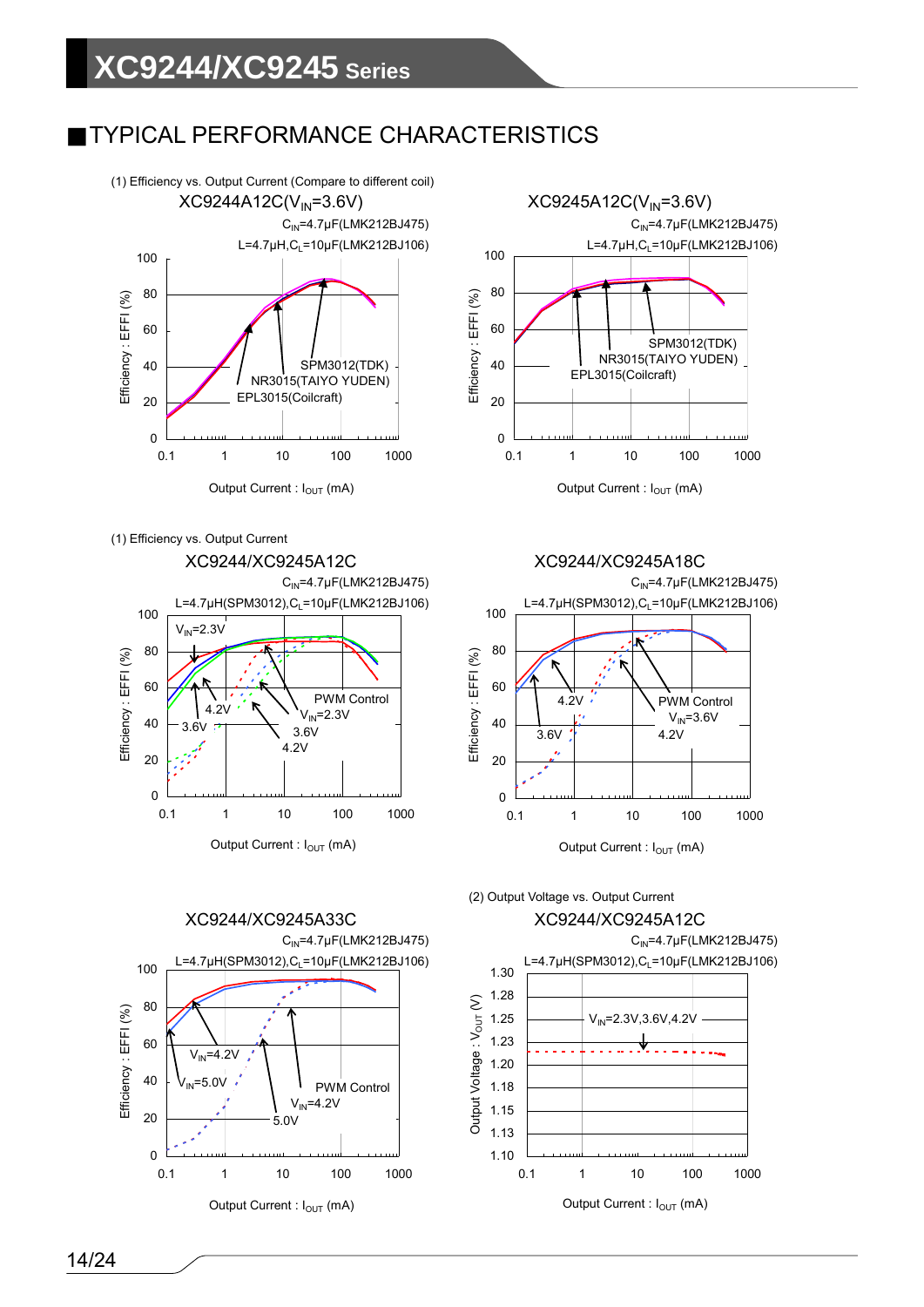

(3) Ripple Voltage vs. Output Current



XC9244/XC9245A33C 100 PWM/PFM Automatic Ripple Voltage: Vr (mV) Ripple Voltage : Vr (mV) 80 Switching Control  $V_{IN}$ =4.2V 60 5.0V PWM Control  $V_{IN}$ =4.2V,5.0V 40 20  $\overline{0}$ 0.1 1 10 100 1000

Output Current : I<sub>OUT</sub> (mA)





(4) Output Voltage vs. Ambient Temperature



**TOIREX** 15/24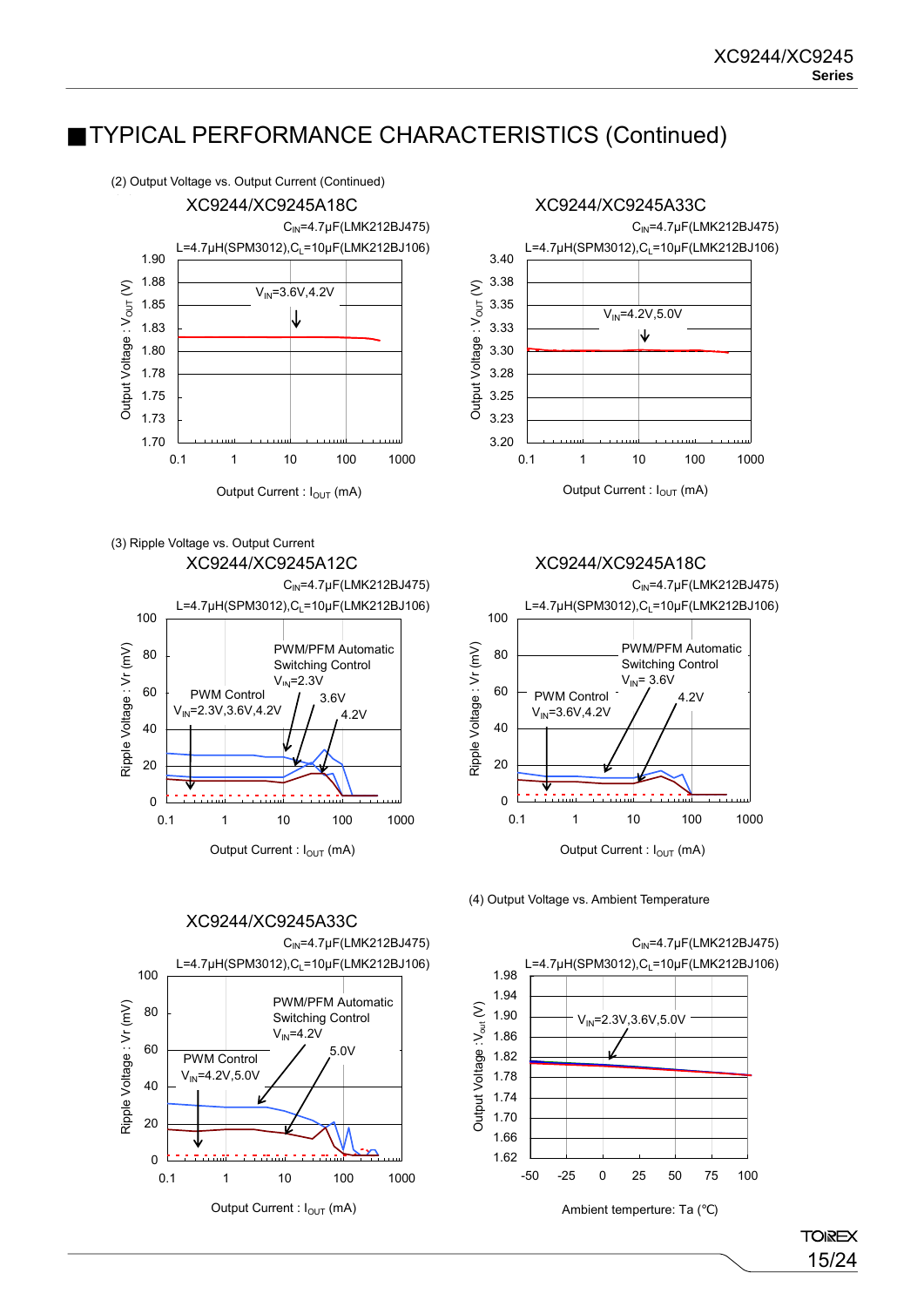



(7) Quiescent Current vs. Ambient Temperature



(9) CE "H" Voltage vs. Ambient Temperature (10) CE "H" Voltage vs. Input Voltage



Ambient temperture: Ta ()



(8) Quiescent Current vs. Input Voltage



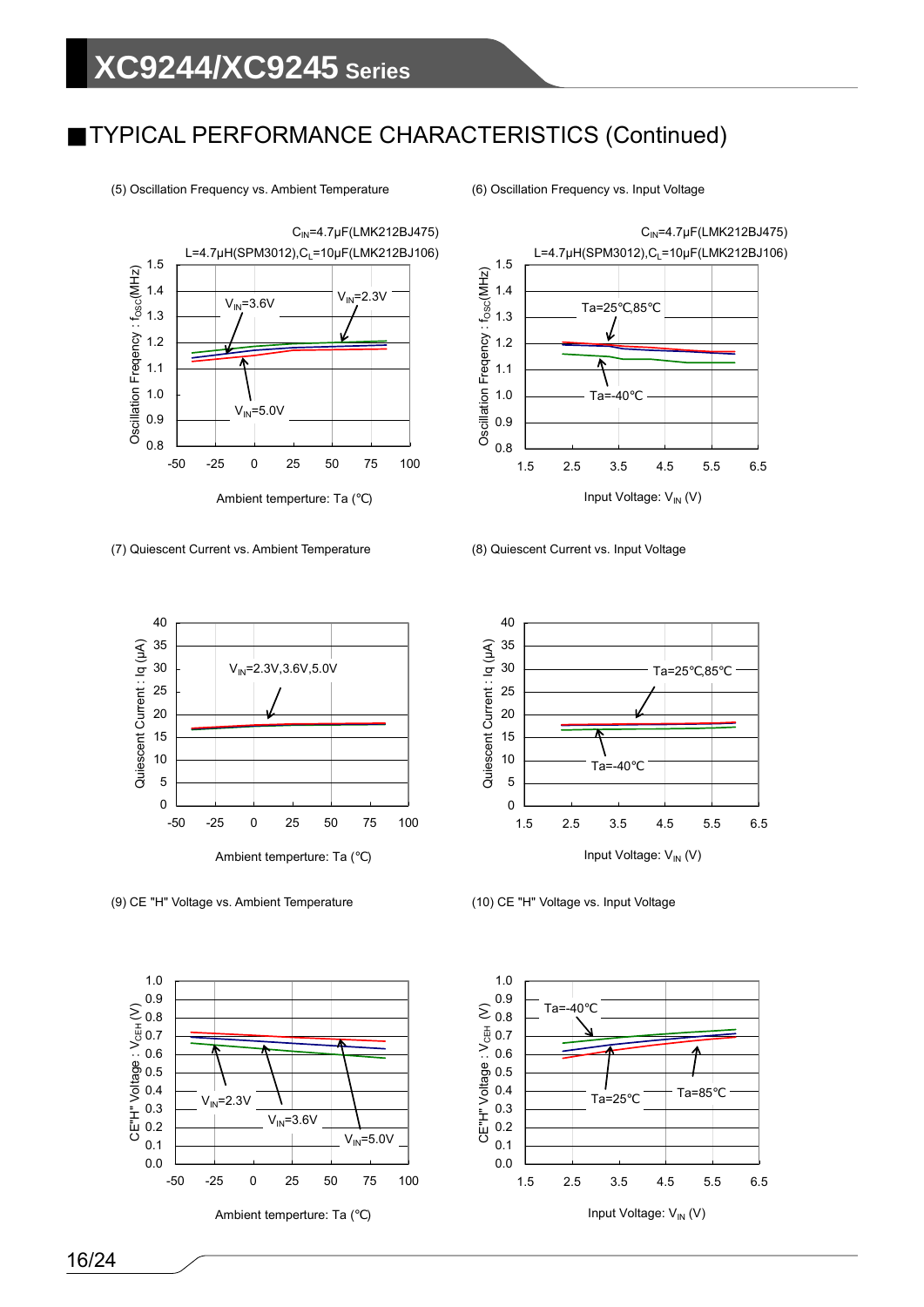1.6 Ω) Lx SW "H"ON Resistance :  $R_{\rm LxH}$  ( 1.4  $V_{IN}$ =2.3V 1.2 Æ 1.0  $V_{IN} = 3.6V$ 0.8 7 0.6  $\overline{v}$ 0.4 0.2  $V_{IN} = 5.0V$ 0.0 -50 -25 0 25 50 75 100 Ambient temperture: Ta ()

(13) Lx SW "L" ON Resistance vs. Ambient Temperature (14) Lx SW "L" ON Resistance vs. Input Voltage





(15)  $C_L$  Discharge vs. Ambient Temperature (16) C<sub>L</sub> Discharge vs. Input Voltage



Ambient temperture: Ta ()





(11) Lx SW "H" ON Resistance vs. Ambient Temperature (12) Lx SW "H" ON Resistance vs. Input Voltage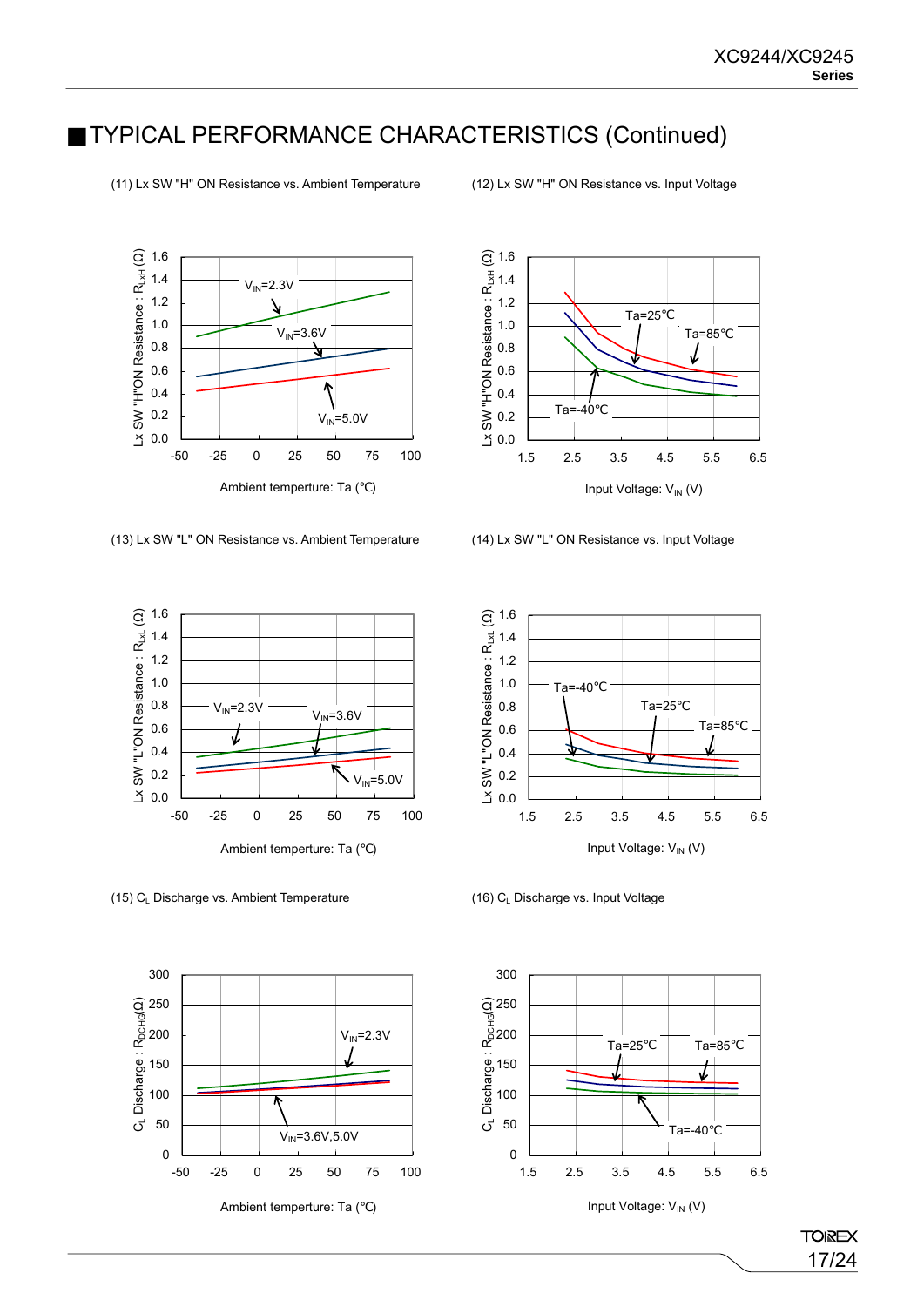

(19) Current Limit vs. Ambient Temperature (20) Current Limit vs. Input Voltage





(21) UVLO Voltage vs. Ambient Temperature (22) Soft Start Time vs. Input Voltage



Ambient temperture: Ta ()



 $C_{IN}$ =4.7µF(LMK212BJ475)  $L=4.7 \mu H(SPM3012)$ , $C_1=10 \mu F(LMK212BJ106)$  $\overline{0}$ 50 100 150 200 250 300 350 400 450 500 -50 -25 0 25 50 75 100 Soft Start Time: t<sub>ss</sub> (μs)  $V_{\text{OUT}}$ =2.0V  $\longrightarrow$   $V_{\text{OUT}}$ =4.0V  $V_{\text{OUT}}$ =0.8V

Ambient temperture: Ta ()

(17) PFM Switch Current vs. Ambient Temperature (18) PFM Switch Current vs. Input Voltage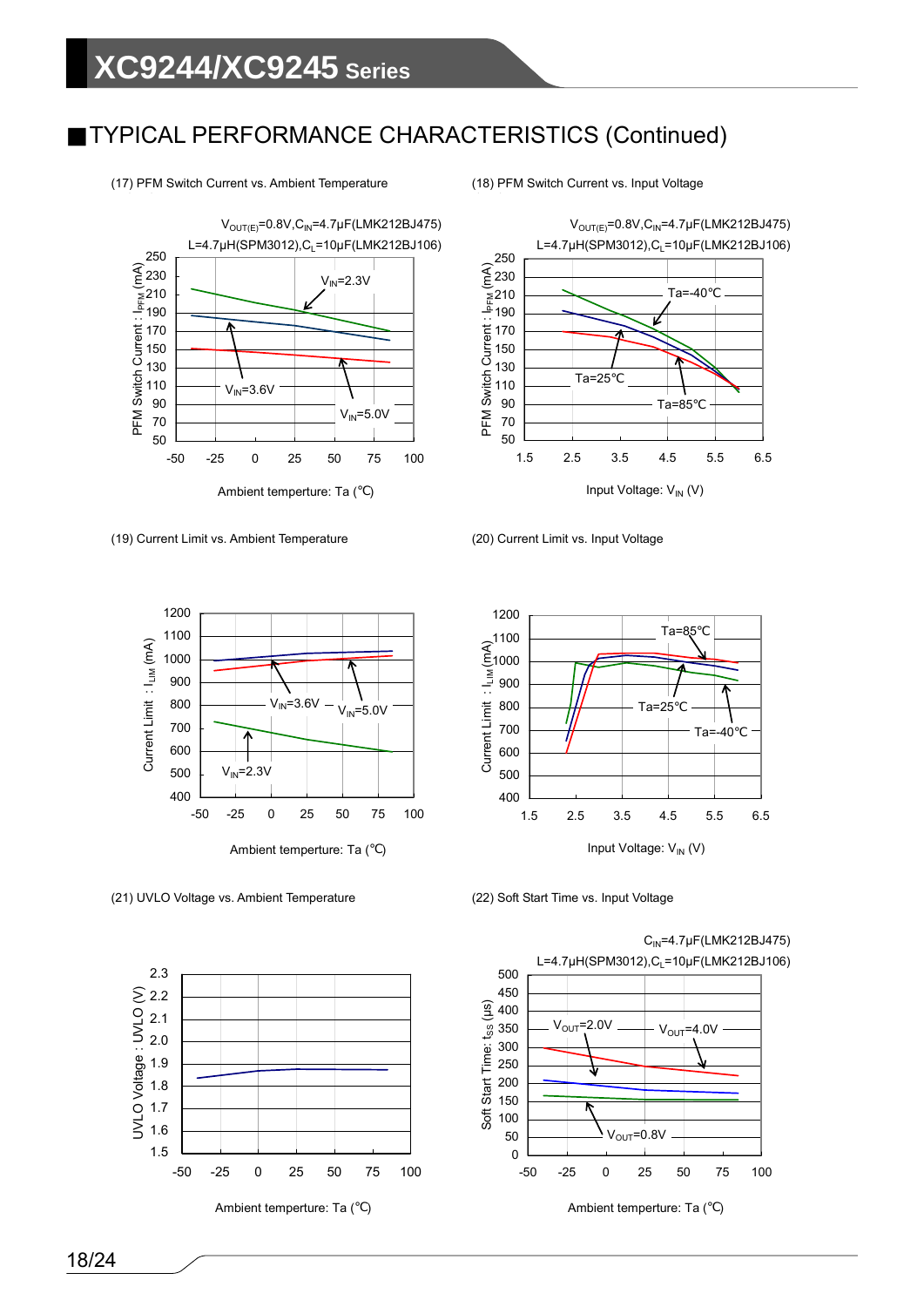#### (23) Rise Wave Form



#### XC9244/XC9245A33C

CIN=4.7μF(LMK212BJ475)



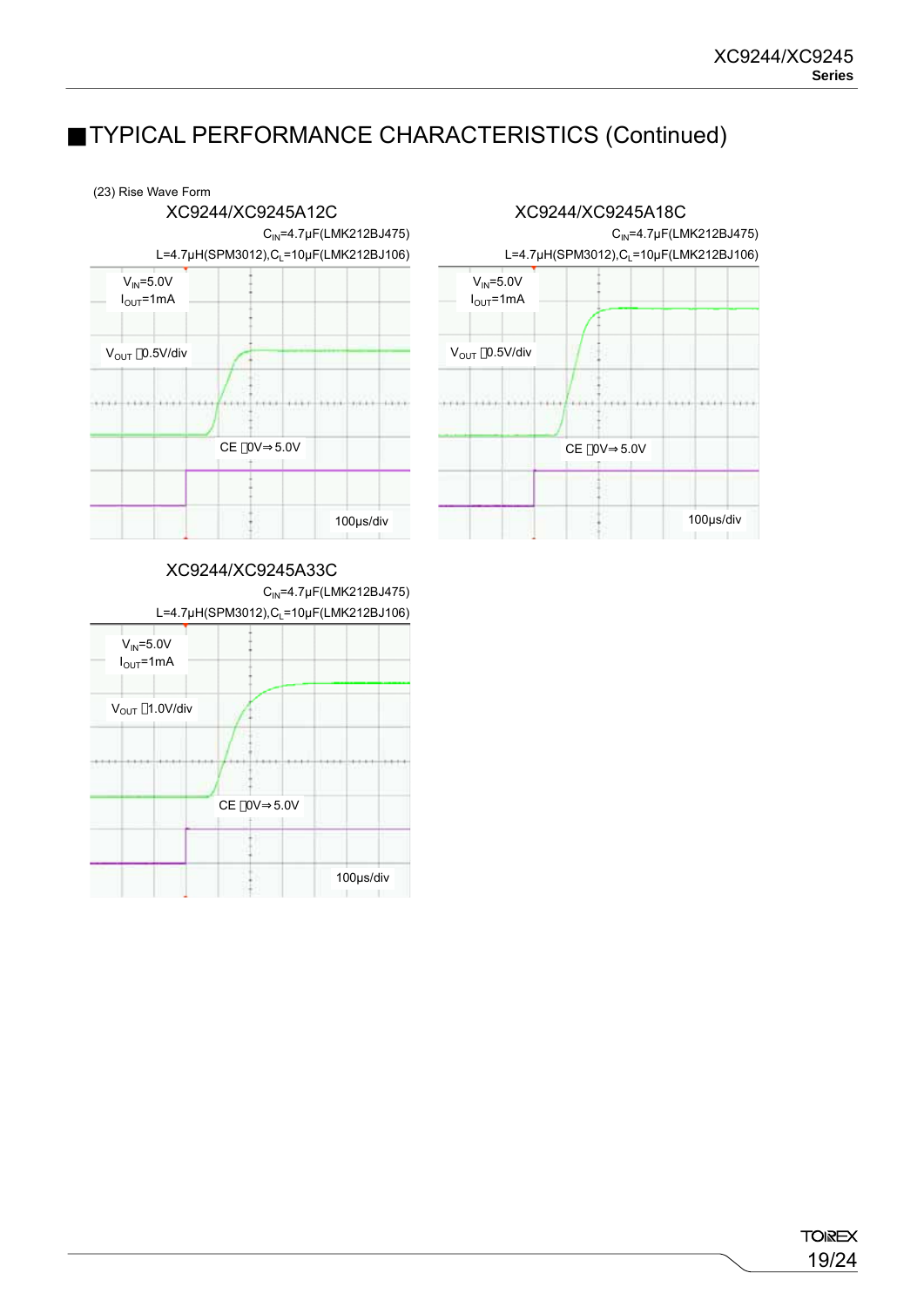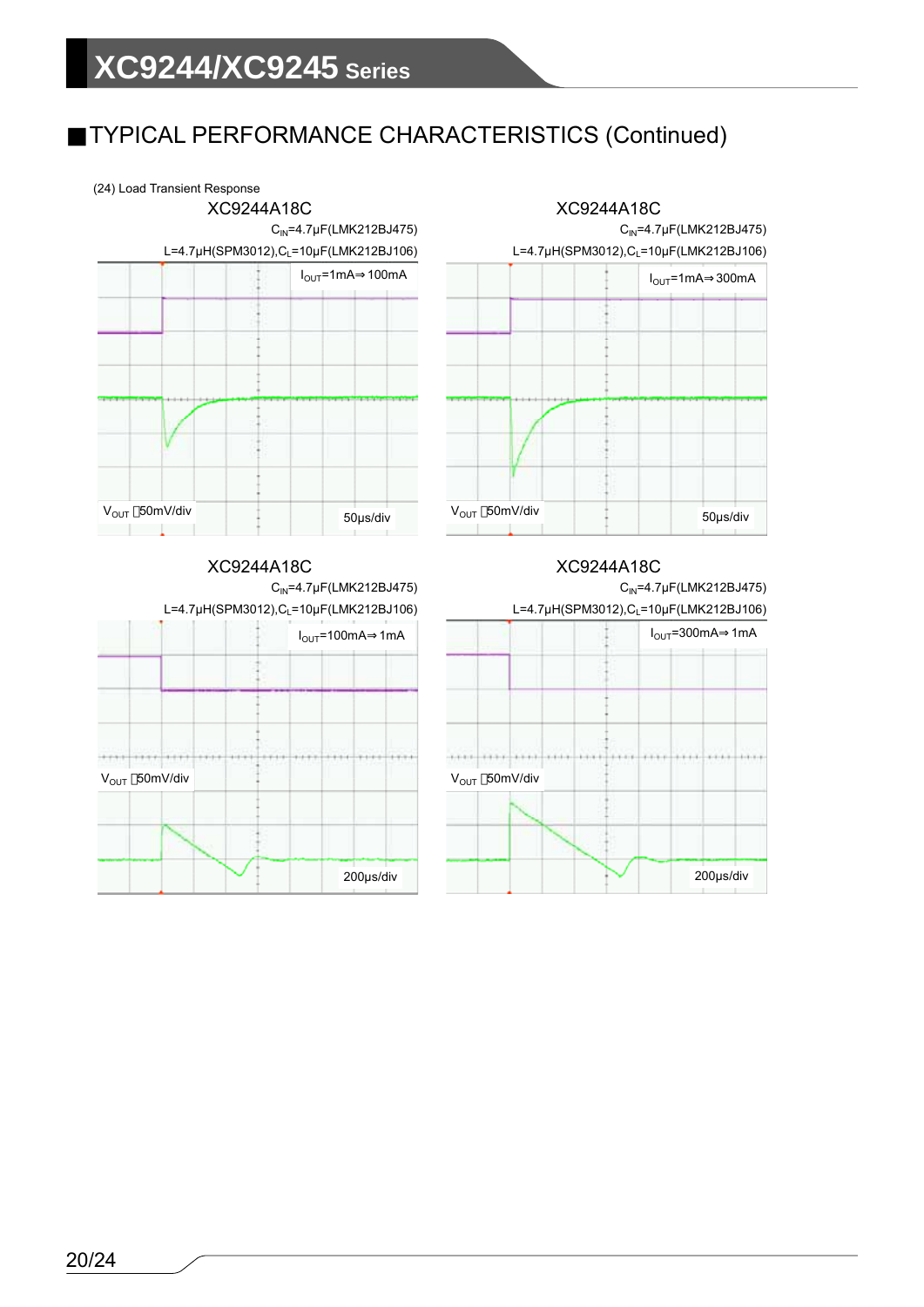

**TOIREX** 21/24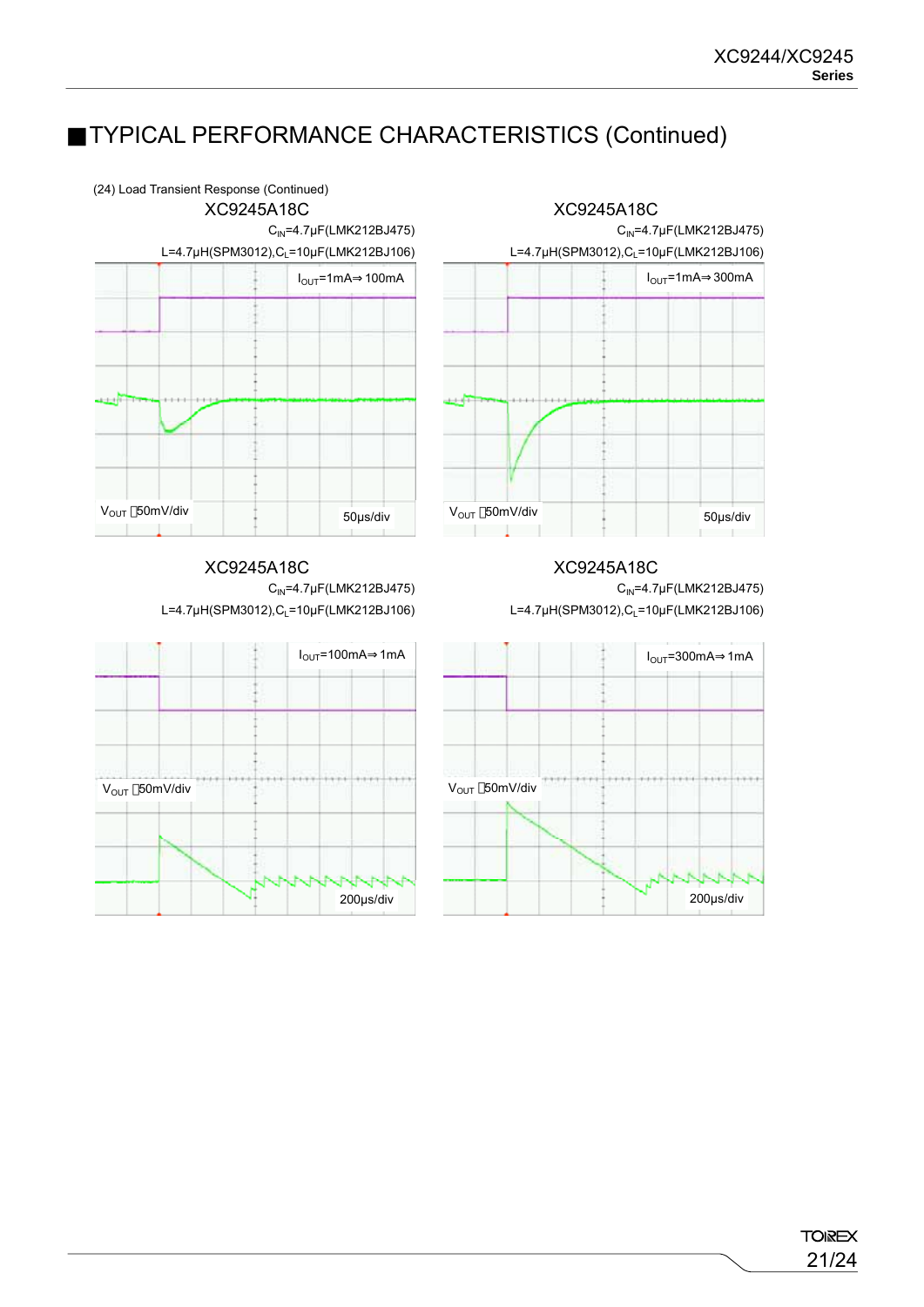### PACKAGING INFORMATION

USPN-6

(unit: mm)







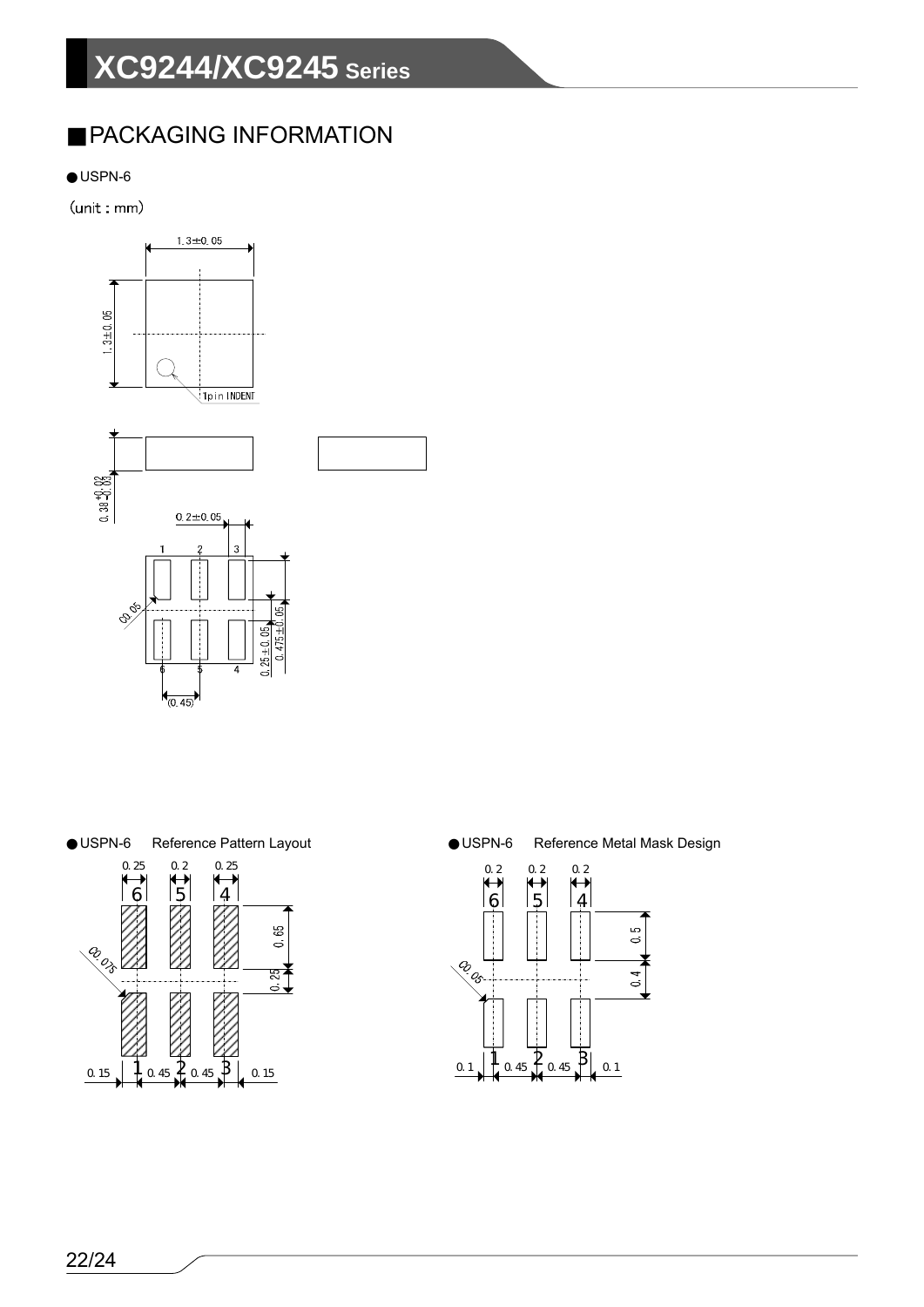### MARKING RULE

#### represents product series and output voltage

#### XC9244 Series

| <b>MARK</b> | <b>OUTPUT</b><br><b>VOLTAGE</b> | <b>VOLTAGE</b><br><b>INCREMENT</b> | <b>PRODUCT SERIES</b>            |  |  |
|-------------|---------------------------------|------------------------------------|----------------------------------|--|--|
|             | 3.7<br>0.8                      | 0.1                                | XC9244A37C**-G<br>XC9244A08C**-G |  |  |
| B           | 0.85 3.75                       | 0.05                               | XC9244A3KC**-G<br>XC9244A0LC**-G |  |  |
| C           | 3.8<br>4.0                      | 0.1                                | XC9244A38C**-G<br>XC9244A40C**-G |  |  |
| C           | 3.95<br>3.85                    | 0.05                               | XC9244A3LC**-G<br>XC9244A3MC**-G |  |  |

#### XC9245 Series

| <b>MARK</b> | <b>OUTPUT</b><br><b>VOLTAGE</b> | <b>VOLTAGE</b><br><b>INCREMENT</b> | <b>PRODUCT SERIES</b>            |  |  |
|-------------|---------------------------------|------------------------------------|----------------------------------|--|--|
| D           | $0.8$ 3.7                       | 0.1                                | XC9245A37C**-G<br>XC9245A08C**-G |  |  |
| Е           | 0.85 3.75                       | 0.05                               | XC9245A0LC**-G<br>XC9245A3KC**-G |  |  |
| F           | 4.0<br>3.8                      | 0.1                                | XC9245A38C**-G<br>XC9245A40C**-G |  |  |
| F           | - 3.95<br>3.85                  | 0.05                               | XC9245A3LC**-G<br>XC9245A3MC**-G |  |  |

#### represents product function

| <b>MARK</b>    | <b>OUTPUT VOLTAGE</b> |      |     | <b>MARK</b> | <b>OUTPUT VOLTAGE</b> |     |      |
|----------------|-----------------------|------|-----|-------------|-----------------------|-----|------|
| 0              | 0.8                   | 0.85 |     |             | F                     | 2.3 | 2.35 |
| 1              | 0.9                   | 0.95 |     |             | Η                     | 2.4 | 2.45 |
| $\overline{2}$ | 1.0                   | 1.05 |     |             | Κ                     | 2.5 | 2.55 |
| 3              | 1.1                   | 1.15 |     |             | L                     | 2.6 | 2.65 |
| $\overline{4}$ | 1.2                   | 1.25 |     |             | M                     | 2.7 | 2.75 |
| 5              | 1.3                   | 1.35 |     |             | N                     | 2.8 | 2.85 |
| 6              | 1.4                   | 1.45 |     |             | P                     | 2.9 | 2.95 |
| 7              | 1.5                   | 1.55 |     |             | R                     | 3.0 | 3.05 |
| 8              | 1.6                   | 1.65 |     |             | S                     | 3.1 | 3.15 |
| 9              | 1.7                   | 1.75 |     |             | T                     | 3.2 | 3.25 |
| A              | 1.8                   | 1.85 | 3.8 |             | U                     | 3.3 | 3.35 |
| B              | 1.9                   | 1.95 | 3.9 |             | V                     | 3.4 | 3.45 |
| С              | 2.0                   | 2.05 | 4.0 |             | X                     | 3.5 | 3.55 |
| D              | 2.1                   | 2.15 |     | 3.85        | Y                     | 3.6 | 3.65 |
| E              | 0.8                   | 0.85 |     | 3.95        | Z                     | 3.7 | 3.75 |

represents production lot number

01 to 09, 0A to 0Z, 11 to 9Z, AA to AZ, B1 to ZZ repeated.

(G, I, J, O, Q, W excluded)

\*No character inversion used.

#### USPN-6